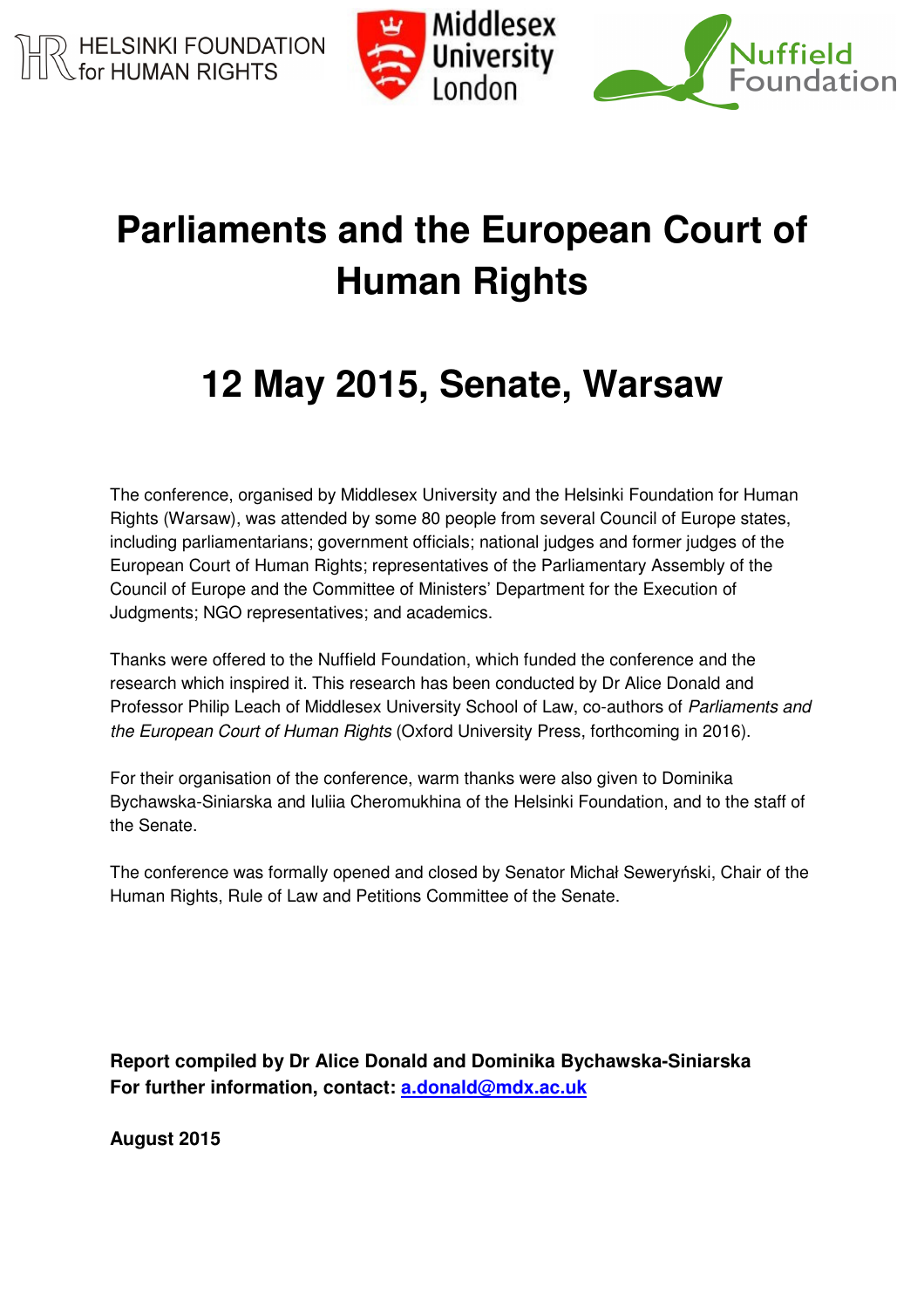# **Contents**

| Panel 1: The role of parliaments in the implementation<br>of ECHR standards and ECtHR judgments  | Page |
|--------------------------------------------------------------------------------------------------|------|
| Professor Philip Leach<br>School of Law, Middlesex University                                    | 1    |
| Christian de Vos                                                                                 | 3    |
| Advocacy Officer, Open Society Justice Initiative                                                |      |
| Dr Adam Bodnar<br>Vice-President, Helsinki Foundation for Human Rights (Warsaw)                  | 4    |
| Discussion after Panel 1                                                                         | 6    |
| Panel 2: The view from the national level                                                        |      |
| Dr Almut Wittling-Vogel                                                                          | 7    |
| Federal Government for matters relating to human rights, Germany                                 |      |
| Mirosław Wróblewski<br>Director, Department of Constitutional and International Law,             | 8    |
| Office of the Human Rights Defender                                                              |      |
| Justyna Chrzanowska                                                                              | 9    |
| Polish Government Agent before the ECtHR<br>Daniel Florea MP                                     | 10   |
| Chair, Sub-committee on monitoring the execution of ECtHR judgments,                             |      |
| Chamber of Deputies, Romania                                                                     |      |
| Katarzyna Gonera                                                                                 | 11   |
| Judge of the Supreme Court, Member of the National Council of the Judiciary,<br>Poland           |      |
| Panel 3: Implementing ECtHR judgments: the role of                                               |      |
| Council of Europe bodies and their relationship to national parliaments                          |      |
| <b>Andrew Drzemczewski</b>                                                                       | 12   |
| Head, Legal Affairs and Human Rights Department,                                                 |      |
| Parliamentary Assembly of the Council of Europe                                                  | 13   |
| Fredrik Sundberg<br>Deputy to the Head of Department for the Execution of Judgments of the ECtHR |      |
| Dr Başak Çalı                                                                                    | 15   |
| Koç University, Turkey                                                                           |      |
| Discussion after Panel 3                                                                         | 17   |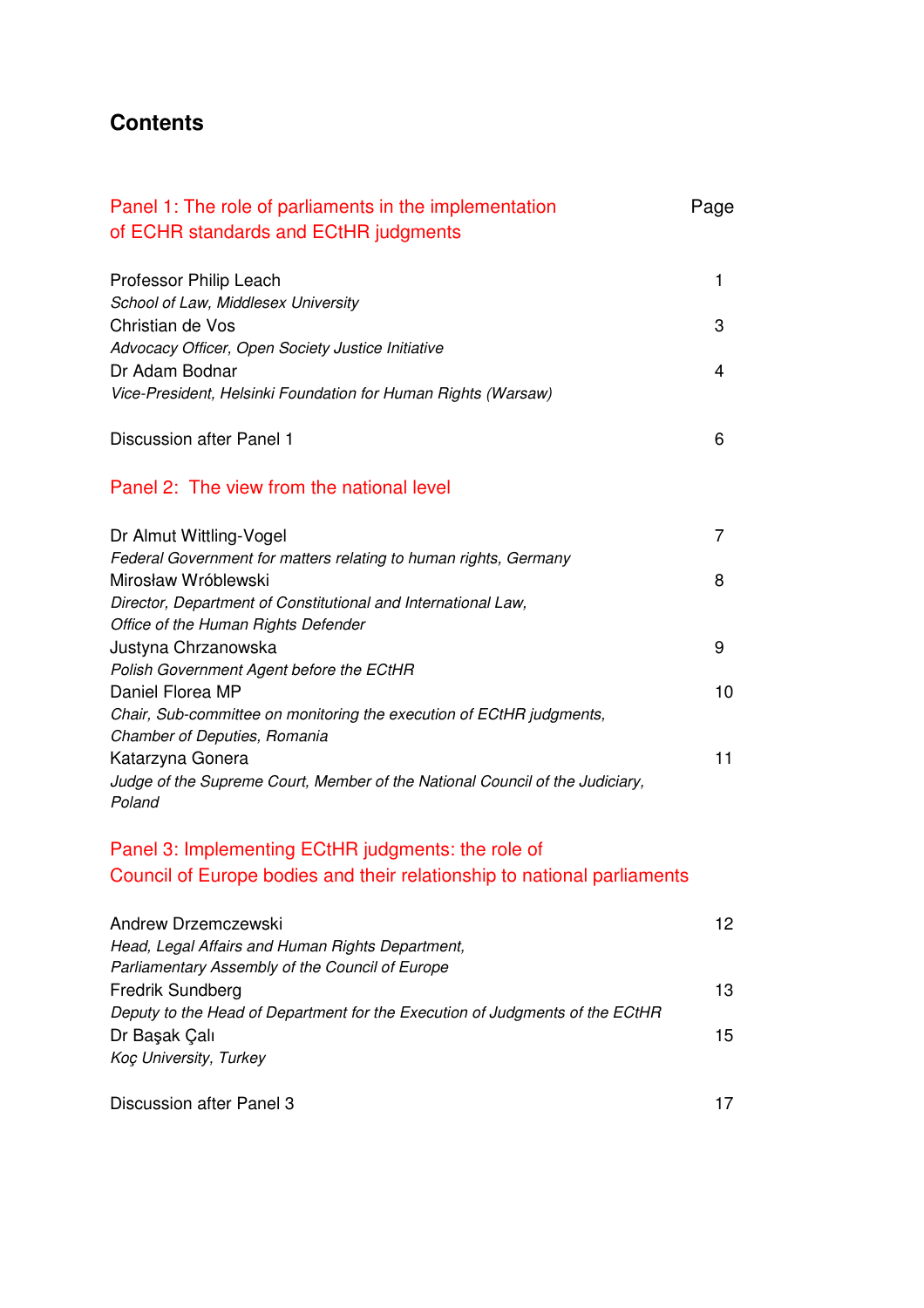# Panel 4: The relationship between parliaments and the ECtHR

| Zdravka Kalaydjieva<br>Former Judge of the ECtHR (Bulgaria)                                                               | 18 |
|---------------------------------------------------------------------------------------------------------------------------|----|
| <b>Egbert Myjer</b><br>Former Judge of the ECtHR (Netherlands)                                                            | 19 |
| Murray Hunt<br>Legal Adviser, Joint Committee on Human Rights, UK                                                         | 20 |
| Discussion after Panel 4                                                                                                  | 22 |
| Closing remarks – Dr Alice Donald, Middlesex University                                                                   | 23 |
| <b>Appendix:</b> Draft Principles and Guidelines on the Protection and Realisation<br>of the Rule of Law and Human Rights | 25 |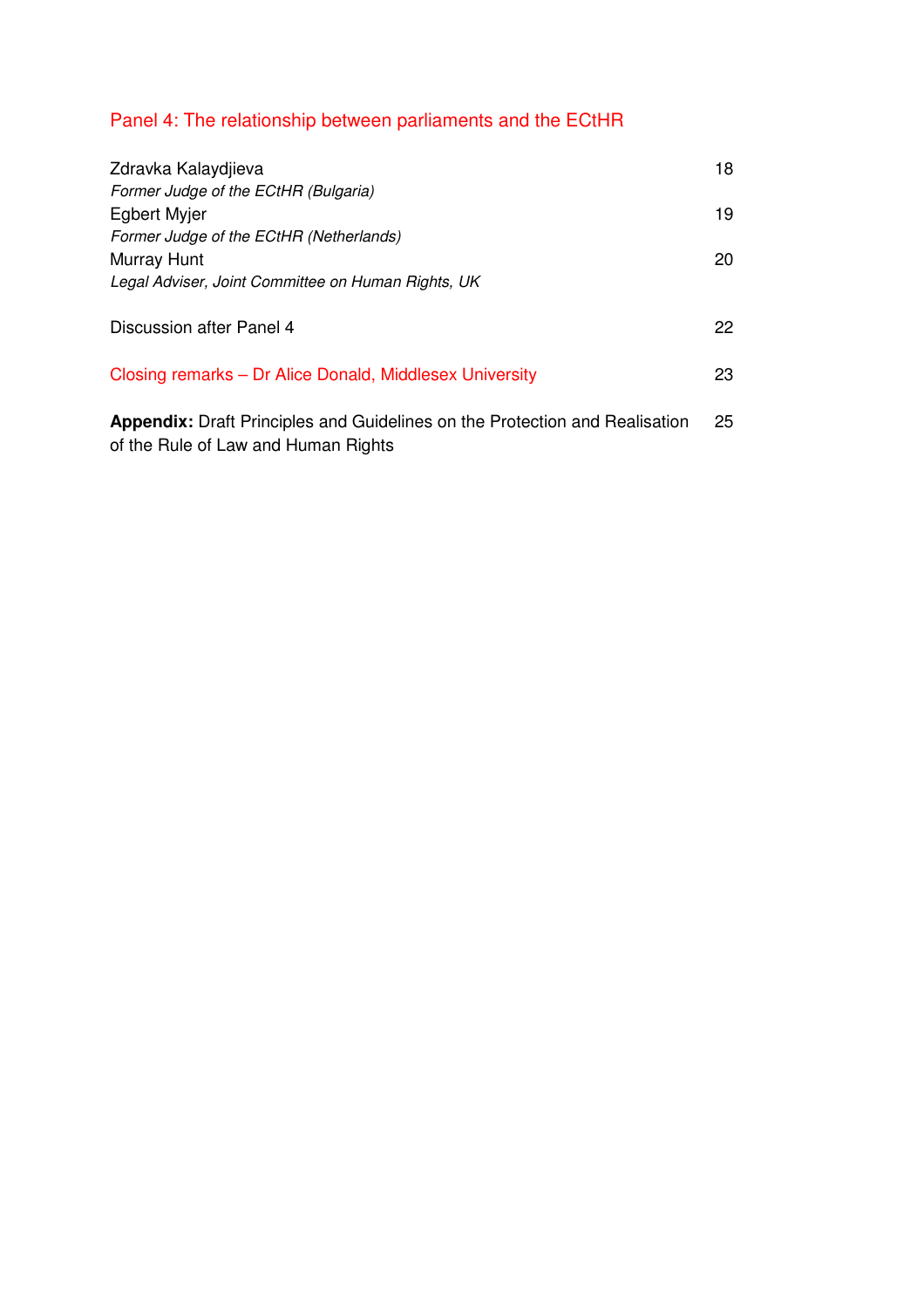# **Panel 1: The role of parliaments in the implementation of Convention standards and European Court of Human Rights judgments**

#### **Professor Philip Leach, School of Law, Middlesex University**

Professor Leach ventured that the idea of parliamentarians taking an active role in the implementation of human rights standards and judgments is 'an idea whose time has come'. There is now an international consensus behind the idea that the protection of human rights is a shared responsibility of all branches of the state: the executive, parliament and the judiciary. The Parliamentary Assembly has since 2000 placed great emphasis on the role of national parliaments in implementing European Convention on Human Rights (ECHR) standards and European Court of Human Rights (ECtHR) judgments and has gone so far as to say that the Convention system risks being put in jeopardy if parliamentary engagement is not increased. Council of Europe governments reaffirmed this view in the Brussels Declaration of March 2015, which is the first high-level declaration to specify in detail what governments must do to facilitate the role of parliaments.

The impetus towards improved implementation of the ECHR at the national level is underpinned by the principle of subsidiarity. This means that national authorities have the primary responsibility for securing for everyone within their jurisdiction the Convention rights and freedoms, and for providing an effective remedy when those rights are violated. This imperative is strengthened by the backlog of applications before the ECtHR, which stands at around 65,000; this is a dramatic reduction on the 160,000 applications pending in 2011, but remains a substantial problem in terms of delayed justice for many thousands of individuals. Ukraine, Russia, Turkey, Italy and Romania are responsible for the largest share of the backlog, with thousands of repetitive applications arising from structural or systemic violations of the Convention. In addition, around 11,000 non-implemented judgments are pending before the Committee of Ministers (CM), whose latest annual report notes that certain cases reveal significant 'pockets of resistance', linked variously to entrenched social prejudices, political considerations, or, more commonly, technical or economic obstacles to implementation.

As the spotlight has shifted onto national parliaments, it has become clear that relatively few within Europe have adequate (or any) structures or mechanisms to enable them to carry out effective legislative scrutiny or to monitor systematically compliance with Strasbourg judgments. However, there is now growing momentum in this direction, driven largely by the work of the Parliamentary Assembly.

Where parliamentary structures and processes do exist, they take a variety of forms. These range from the specialised model of having a human rights committee (e.g. the Joint Committee on Human Rights in the UK) or sub-committee (e.g. Poland and Romania) to a fully mainstreamed system (e.g. the Netherlands and Sweden), in which no specific committee or sub-committee exists but human rights are dealt with by different committees as they arise within their respective mandates. In some parliaments, a hybrid approach is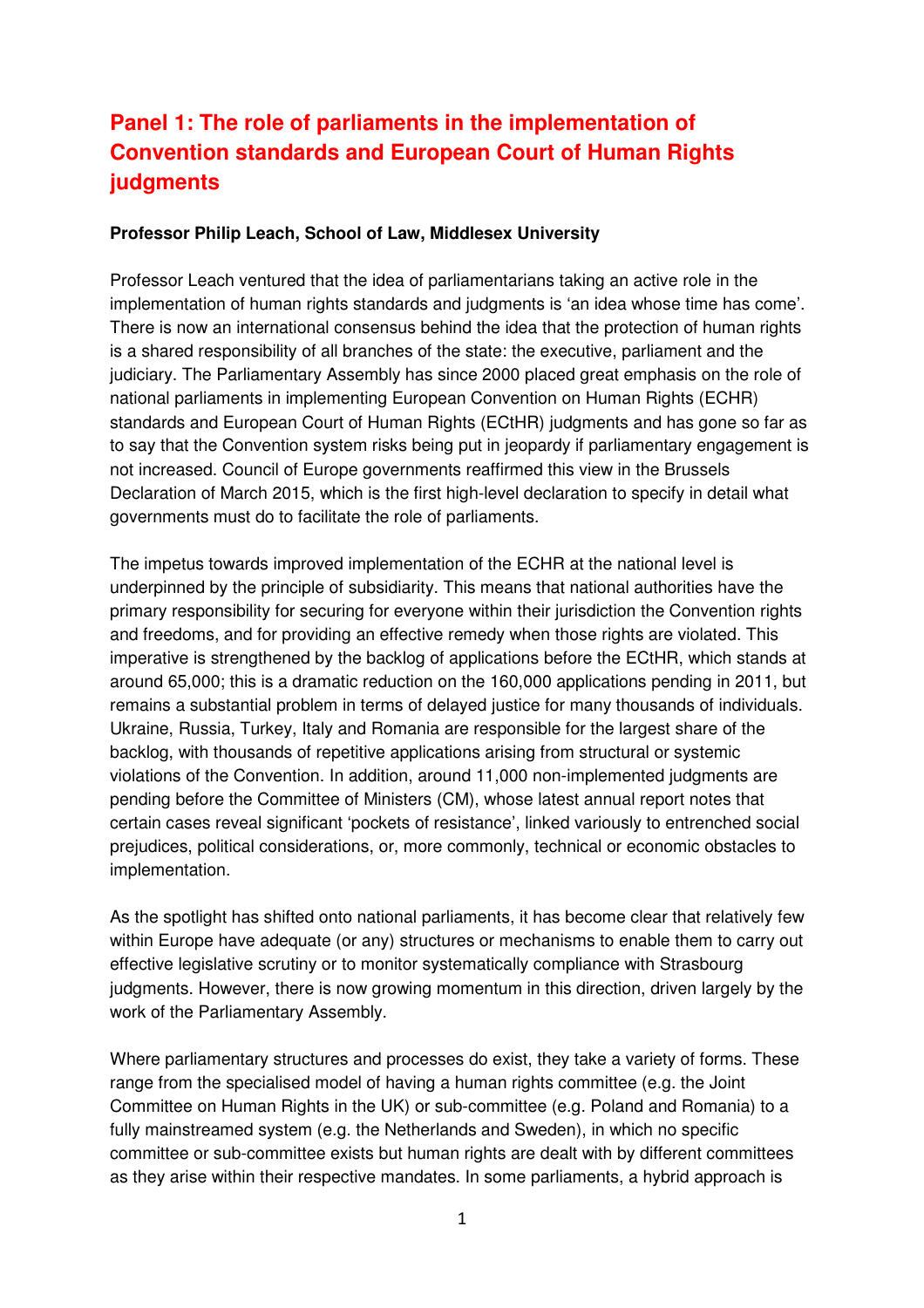taken, with more than one parliamentary committee or sub-committee has human rights within its remit (e.g. Germany, Ukraine). The Parliamentary Assembly has declined to endorse any single model for institutionalising parliamentary human rights work, correctly recognising that different approaches suit different national contexts. Its Legal Affairs Committee has urged parliaments to create 'dedicated human rights committees or appropriate analogous structures, whose remits shall be clearly defined and enshrined in law'.

There are advantages and disadvantages to each model; for example, specialised committees are well-placed to develop both systematic oversight mechanisms and human rights expertise among its members and staff, but there is a risk that such specialisation might discourage the integration of human rights and related rule of law issues across the work of a parliament.

In addition to the need to make national implementation more effective, greater parliamentary engagement may also help to address the perception that changes to law or policy made in response to a judgment of the ECtHR lack democratic legitimacy. The question of legitimacy has loomed large in the United Kingdom: the Conservative government elected in May 2015 has pledged to curtail the authority of the ECtHR and senior Conservative leaders have called for the UK to consider withdrawing from the ECHR due to its purported democratic illegitimacy. Much of this debate is ill-informed, populist and opportunistic but as the protracted prisoner voting saga has shown, capable of inflicting damage on the Convention system.

Criticisms of the Court have not been confined to the UK; for example, politicians and commentators in the Nordic countries have also expressed concern about the effects of external judicial review' of domestic legislative acts. Criticism of the Court has also surfaced in Switzerland, France, Belgium and the Netherlands – but discussion about withdrawal from the Convention as a persistent feature of mainstream political debate is peculiar to the UK and to this extent is an aberration within the Council of Europe.

Professor Leach offered two broad observations arising from his and Dr Donald's research. First, implementation is an inherently political process; this means that greater parliamentary engagement can sometimes complicate or delay implementation because of problems of politicisation, opportunism, and lack of knowledge about human rights among parliamentarians. This, in turn, can provoke scepticism about the pragmatic benefits of involving parliaments. However, Professor Leach argued, it is neither feasible nor desirable to seek to shield human rights questions from political debate; rather, the imperative is to equip parliamentarians to hold governments to account for their action, or inaction, in responding to human rights judgments. Structures which embed parliamentary consideration of judgments (and promotion of Convention standards) may help to pre-empt opportunistic attacks on the Convention system by obliging parliamentarians to engage with reasoned, justificatory arguments about the meaning and scope of rights and the necessity and proportionality of restrictions upon them.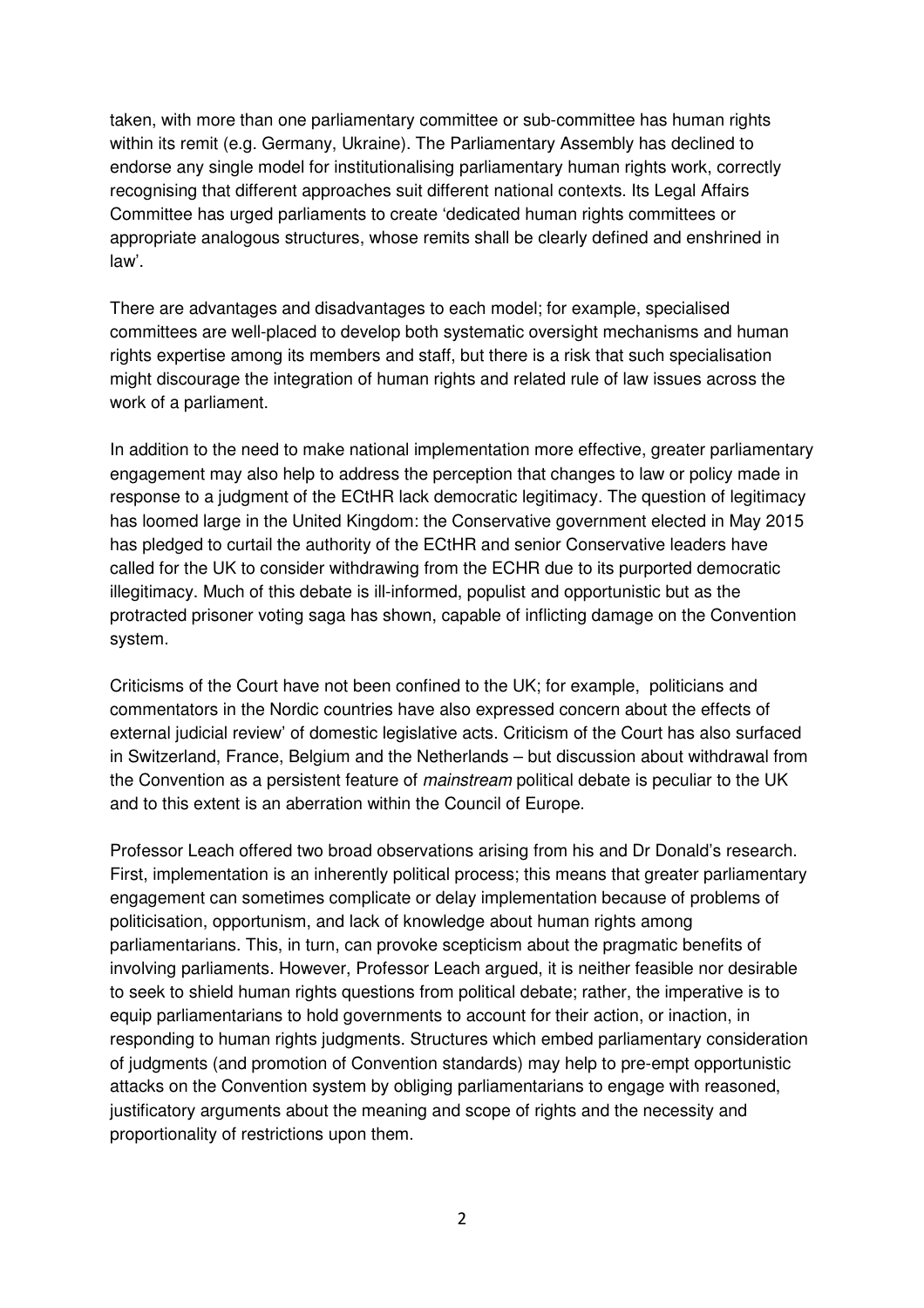Secondly, human rights oversight is not only an obligation but also an opportunity for parliamentarians – an opportunity because of the increasing potential to 'earn' deference from the Strasbourg Court (see also Panel 4 below).

#### **Christian de Vos, Advocacy Officer, Open Society Justice Initiative**

Christian de Vos drew on research that he conducted for the Open Society Justice Initiative, published in the report From Rights to Remedies: Structures and Strategies for Implementing International Human Rights Decisions (2013).

To understand implementation, whether of norms more broadly or judgments more specifically, we need to understand two main factors: domestic *institutions* that can facilitate compliance, and domestic political actors' incentives to comply with tribunals' rulings. In a democratic system, 'political will' is not a unitary, or monolithic, will. Implementation involves disparate state actors which operate in different institutional settings and often have different or competing political interests. No single domestic institution can fulfil a country's compliance obligations; rather, it requires a coalition of actors. Empirical evidence shows that the greater the number of actors involved in implementation, the less likely it is that rulings will be implemented, or the slower implementation will be.

Given the political nature of the implementation process, legislators are often seen by other actors as a cause of delay. Indeed, the domestic incentives for legislators to comply with court rulings may rest uneasily with other, competing demands of their constituents. However, there are both institutional and normative reasons for why increased parliamentary engagement is both desirable and necessary.

In a sense, then, the conversation oscillates between two poles: on the one hand, a desire for efficiency and a faith in the ability of institutional mechanisms to make implementation more effective, and, on the other hand, the need for legitimacy, which the democratic process is typically understood as conferring. Domestic political disagreements are, of course, not an excuse for the lack of implementation but there is a need for states to better structure the multiple points at which implementation occurs and to better coordinate communication between the various national authorities – including parliaments – that are engaged in implementation.

The Rights to Remedies report makes clear that few Council of Europe states have such adequate domestic structures or frameworks in place and the engagement of parliamentarians is particularly scant, a fact that is also true of the inter-American and African human rights systems. The report endorses a more systematic approach to parliamentary involvement and makes a series of recommendations, including the creation of some kind of dedicated human rights committee, or sub-committee, whose mandate encompasses the implementation and monitoring of international decisions. The report also recommends reporting procedures as a way to ensure communication between the executive and legislative branches. Further, it emphasises the importance of international parliamentary bodies like the Parliamentary Assembly of the Council of Europe and the dual role that parliamentarian can and should play at the national level and in Strasbourg.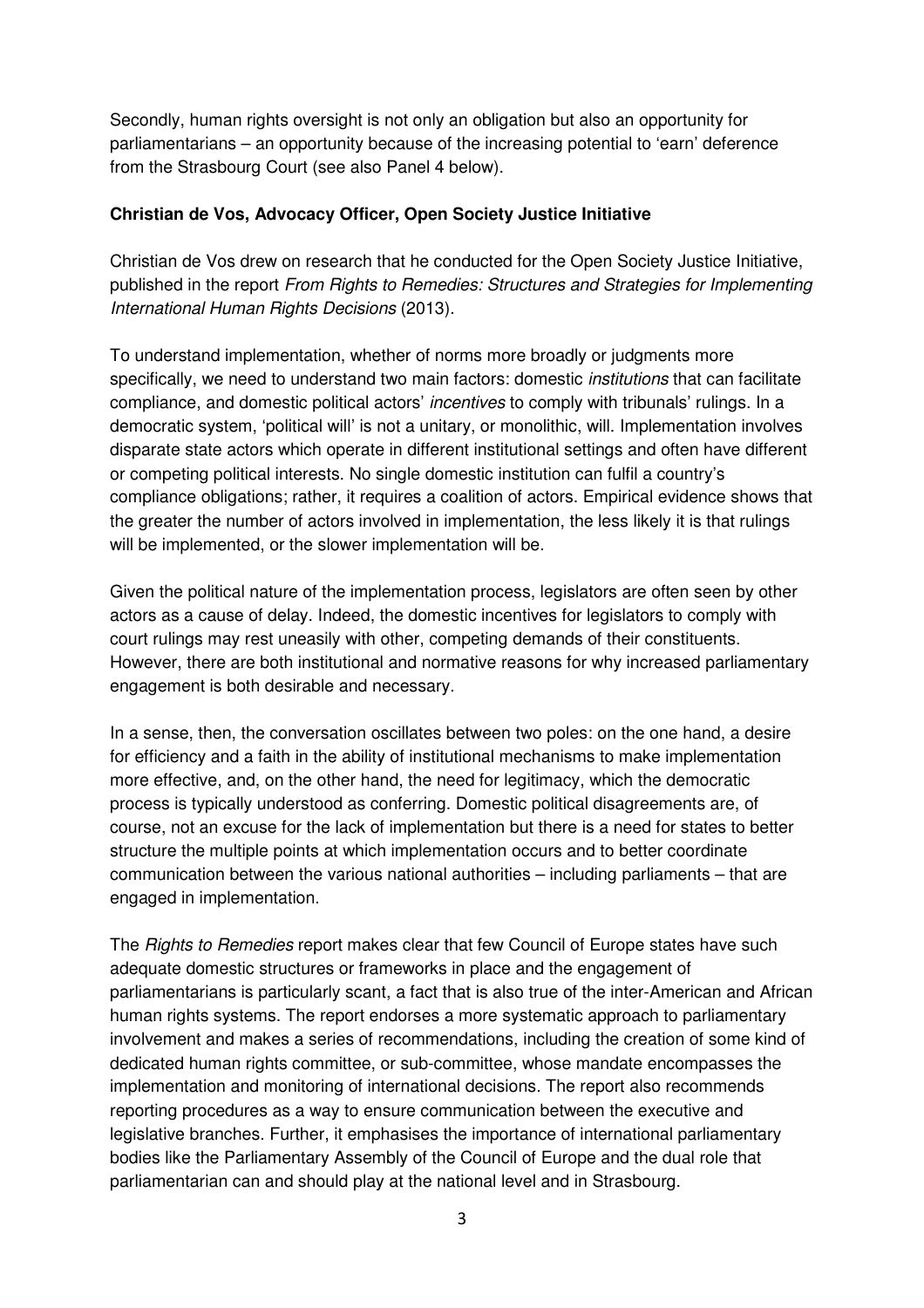Parliamentary actors can also contribute to implementation by providing a national legislative framework that brings together all state actors with jurisdiction over implementation. Examples of such legislation are scarce. In the Inter-American system, both Colombia and Peru have passed laws of considerable scope, providing procedures for the payment of pecuniary damages in adverse decisions by both the Inter-American Commission and the UN Human Rights Committee. Similar, although more limited, legislation exists in Ukraine and Italy. In Ukraine, the legislation seeks in part to improve the standing of the Government Agent by creating a statutory basis for the agent's authority during the execution stage of judaments.

The existence of formal implementation structures should not be confused with implementation itself. A state can have sophisticated structures in place but without a genuine commitment by relevant political actors to implementation, their promise will remain illusory. Moreover, many structures—be they committees or working groups—can be, either by design or neglect, poorly resourced, badly staffed, and politically feeble. Indeed, where parliamentary engagement does make the difference in terms of execution of a judgment, it is often due to the concerted efforts of a few individuals who make the issue a priority.

This brings us back to the point that implementation always operates in a political context; the existence of formal structures alone does not immunise implementation from political considerations, nor does it guarantee the execution of judgments. This is especially true in a country like the United Kingdom, which had developed some of the most sophisticated domestic implementation structures, even as strong ideological opposition to Strasbourg persists.

#### **Dr Adam Bodnar, Vice-President, Helsinki Foundation for Human Rights (Warsaw)**

The issue of parliamentary supervision of the execution of judgments gained prominence in Poland in 2011. This was due, first, to the success in the Senate in creating a system for the implementation of Constitutional Tribunal judgments that had remained unimplemented for many years, and secondly, to Resolution 1787 of the Parliamentary Assembly on the need to create domestic systems for the implementation of judgments in the context of the huge backlog of applications before the ECtHR. The Council of Europe office in Warsaw also played a significant role in creating pressure at the domestic level. At the same time, the National Council of the Judiciary became more active on this question, and an interministerial team was created.

In 2012, the Committee on Justice and Human Rights in the Sejm and the Human Rights, Rule of Law and Petitions Committee in the Senate discussed the creation of more systematic mechanisms for parliamentary engagement. Also present were government officials, the National Council of the Judiciary, the Bar Association, the Ombudsman and NGOs. The Sejm Committee on Justice and Human Rights called on the Ministry of Justice to produce an annual report on judgments against Poland and their state of execution.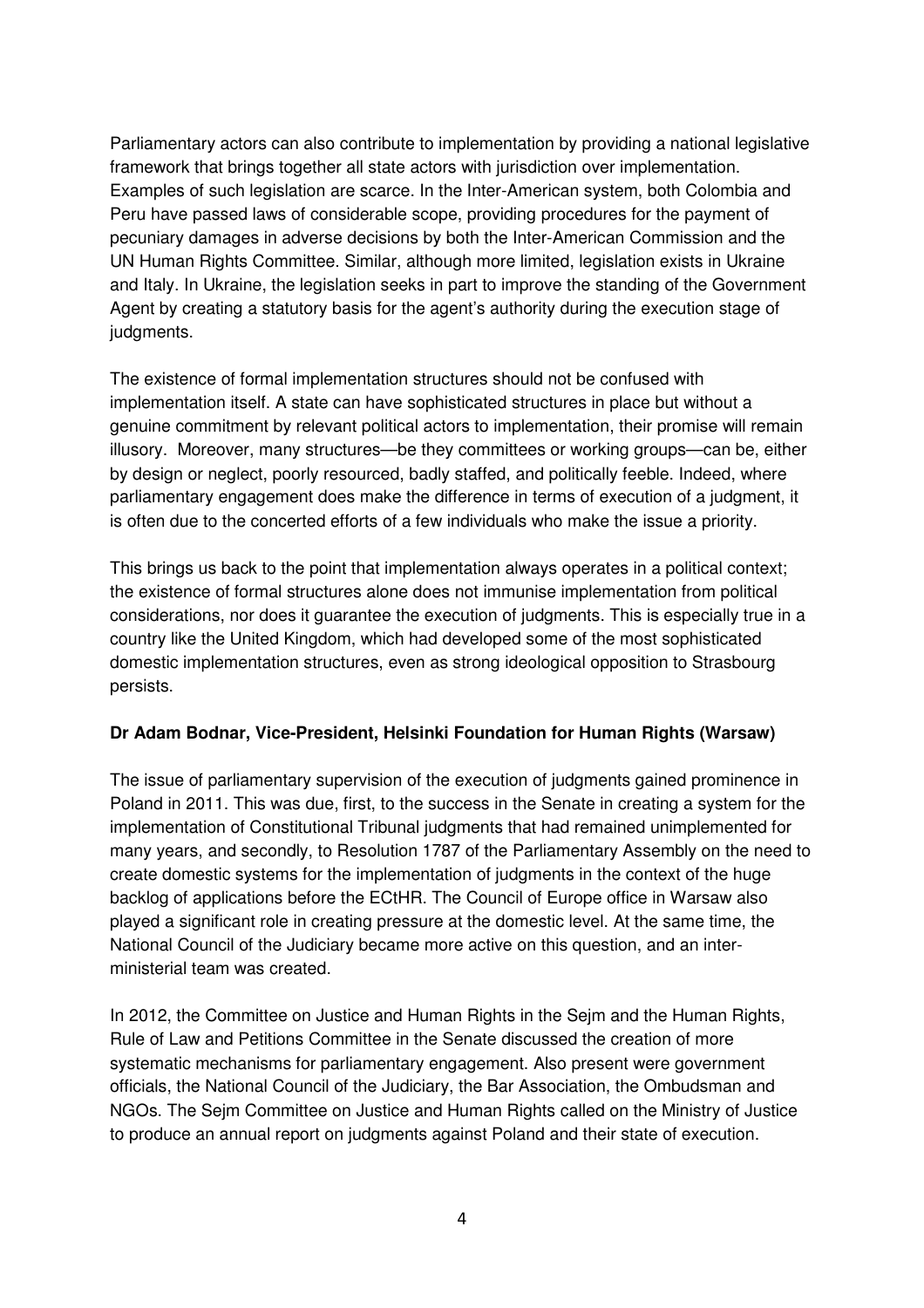In 2013, in order to stabilise the system, the Justice and Human Rights Committee and the Foreign Affairs Committee of the Sejm decided to create a Sub-committee on the Execution of ECtHR Judgments. The relevant resolution was adopted in February 2014. In defining its remit, the Sub-committee decided to review the government's annual report; monitor the execution of judgments against Poland; and draft statements on specific judgments for adoption by the Justice and Human Rights Committee.

One of the most pressing issues facing the Sub-Committee was the Dzwonkowski group of cases concerning violations of Article 3 ECHR arising from instances of police brutality. The Sub-Committee met representatives of the police and the Ministry of Interior and was successful in increasing political pressure, which, added to media pressure, prompted the Ministry to adopt a strategy to eliminate the problem. Other structural problems arising in cases against Poland concern pre-trial detention, prison conditions, freedom of speech and freedom of assembly.

Since the Sub-Committee is within the Sejm, the question arises as to the role of the Senate, particularly its Human Rights, Rule of Law and Petitions Committee. Mr Bodnar suggested that this Committee was well-placed to deal with judgments that require a high degree of reflection and detailed scrutiny, including interventions by different stakeholders. Dr Bodnar gave the example of Baczkowski and others v Poland, concerning the banning of an LGBT parade in Warsaw in 2005 in violation of Articles 11 (right to freedom of assembly), 13 (right to an effective remedy) and 14 (right to non-discrimination). There had been a judgment of the Constitutional Tribunal and a relevant draft law had been prepared, but the judgment of the ECtHR remained unenforced because of the lack of proper reflection on the role of the courts in this group of cases. Dr Bodnar suggested that the Senate is also more likely than the Sejm to reflect upon recommendations given by UN treaty bodies such as the Committee against Torture and the Committee on the Elimination of Racial Discrimination. Further, the Senate should take the initiative in cases in which the government is unwilling to prepare draft legislation in response to a judgment because of political sensitivities.

Dr Bodnar argued that the recent strengthening of parliamentary supervision of the implementation of ECtHR judgments in Poland had been significantly influenced by the Parliamentary Assembly, by means of 'soft law' documents such as resolutions and recommendations. Committee of Ministers' political declarations, like the Brighton or Brussels Declarations of 2012 and 2015, had also been influential. However, more needs to be done to consolidate the system: the Sub-committee on the execution of judgments should develop its role, and the *Sejm* should take the issue of the ECHR more seriously. The international cooperation activities of the Polish Parliament are also of great importance.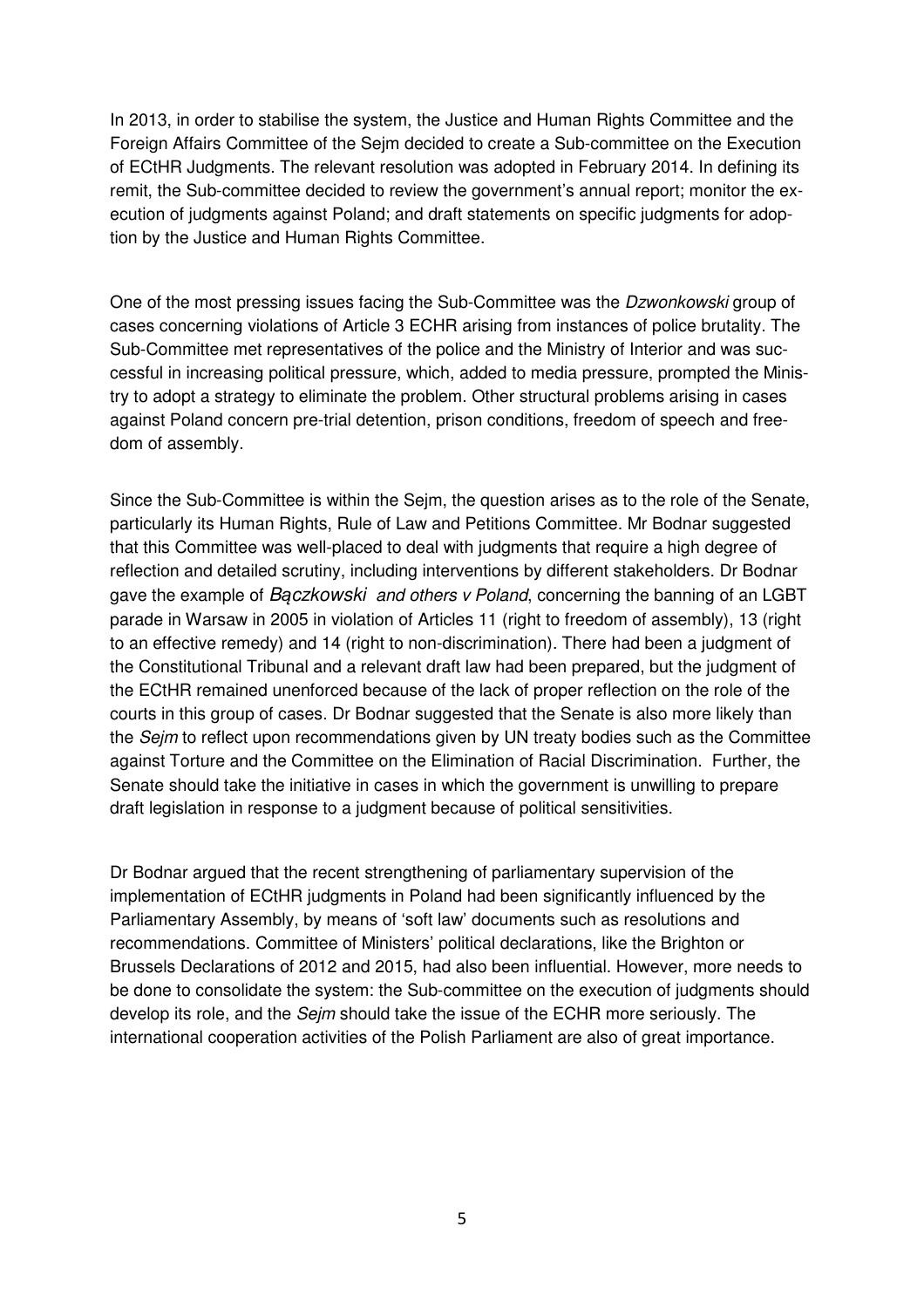#### **Discussion after Panel 1**

The importance of parliamentary scrutiny of legislation or draft legislation was emphasised. This can lead to complications, where human rights issues become unduly politicised within parliament; however, this is a problem that can be overcome by 'upstream' liaison between civil servants within relevant ministries and those within the relevant parliamentary bodies in order to ease the passage of legislative reform. Such liaison can also help overcome the problems that occur when Bills are published late in the process, meaning that there is no time for parliament to conduct effective scrutiny and parliaments effectively become a 'rubber stamp'.

It is important for parliamentarians to have sufficient technical understanding of the Convention and its domestic application. The importance of parliamentary human rights committees having adequate support, both in terms of their secretariats and high-quality independent legal advisers, was emphasised. It was argued that at present, the provision of legal advice within the Sejm is 'too haphazard'. It was also noted that MPs in Switzerland receive no legal advice.

A member of the Senate raised the issue of the practical problems that can hinder parliamentary oversight of the executive on human rights matters. These include a lack of time and space on the parliamentary agenda; and external interruptions such as elections. The execution of judgments can be hindered by the lack of resources to solve problems with serious resource implications, such as those concerning conditions in prisons. External pressure from NGOs can add impetus towards implementation. In addition, multiple opportunities exist in the Senate, such as the annual plenary debate on the state of human rights in Poland; the ability of the Human Rights, Rule of Law and Petitions Committee to take legislative initiatives or hold plenary discussions based on the thousands of petitions (addressed both to parliament and executive agencies) that pass before it each year; and the hearings that are held to consider serious problems, at which evidence is heard from members of the public and external organisations.

It was noted that the decentralisation of state power can pose problems for the execution of judgments. Within a federated state, or where a judgment requires action to be taken by local government, execution can be harder to coordinate and the 'quality' of implementation is harder to monitor. This has been the case, for example, with respect to monitoring the implementation of judgments against the Czech Republic concerning discrimination against Roma children in the education system.

It was noted that in bicameral parliaments, opportunities exist for Joint Committees to be created (like the Joint Committee on Human Rights in the UK) which combine in a productive way the political clout of MPs with the greater potential for reflection and detailed scrutiny in the upper chamber. The possibility of creating a similar joint committee in Poland was discussed; however, several respondents noted that there was insufficient energy to change the present structures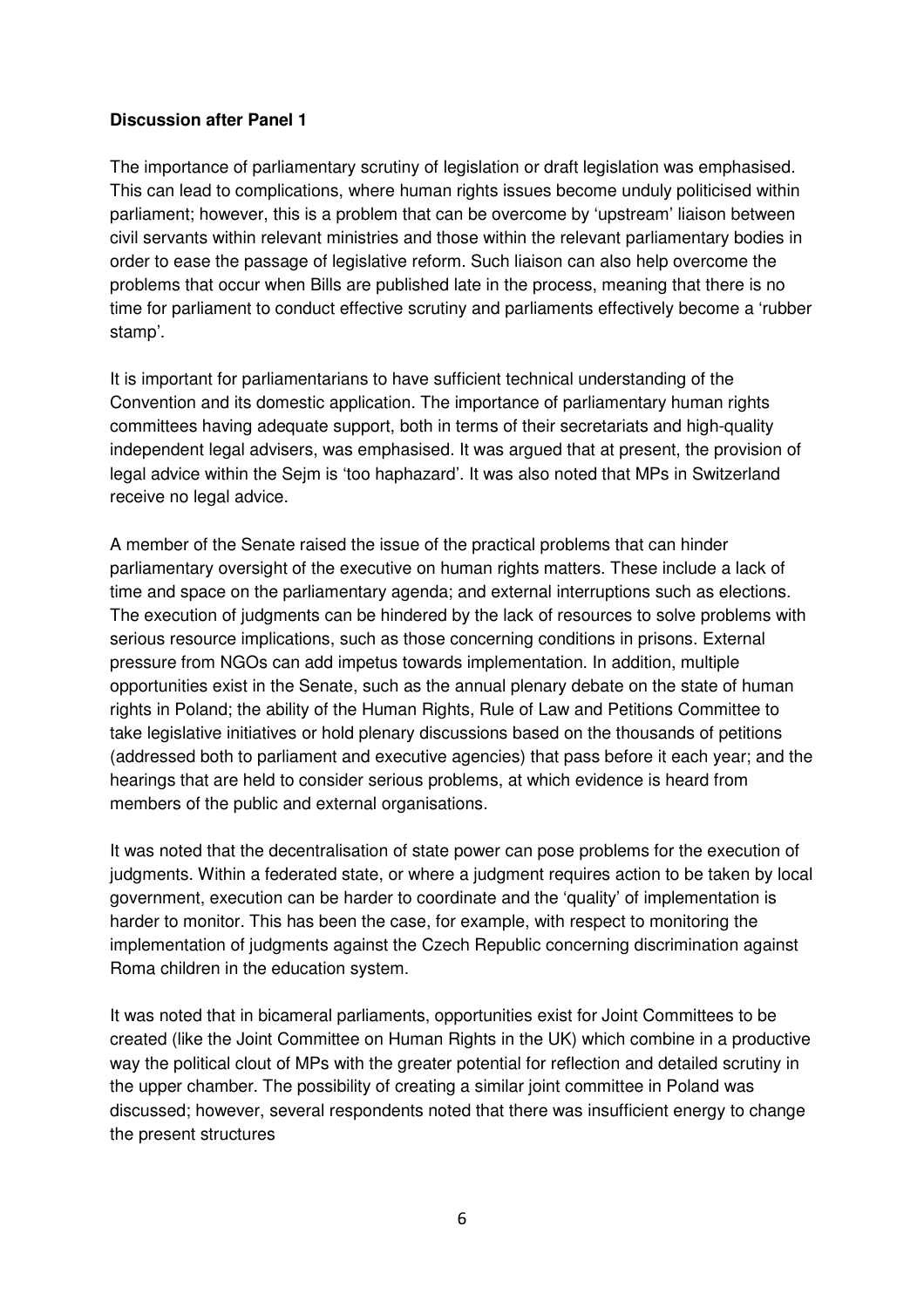There is a risk in Poland that the present enthusiasm for strengthening the implementation of ECtHR judgments might dissipate. This risk underlines the importance of creating both structures and systematic working methods, in order to embed human rights within the parliamentary system.

# **Panel 2: The view from the national level**

# **Dr Almut Wittling-Vogel, Representative of the Federal Government for matters relating to human rights, Federal Ministry of Justice and Consumer Protection, Germany**

There are no special structures in Germany for the implementation of judgments of the Federal Constitutional Court (FCC), the ECtHR or the European Court of Justice. It is taken as read that all state institutions will fulfil their legal obligations. The ECHR is directly applicable law in Germany for all state organs: the executive, legislative and judicial branches.

The Federal Government seeks to promote implementation of ECtHR judgments in various ways: reporting on judgments; organising training measures, and translating ECtHR judgments. The Government reports annually to the German Bundestag on judgments against Germany and their state of execution. The reporting on measures taken to implement judgments is a direct result of a resolution in 2006 of the Parliamentary Assembly of the Council of Europe. Following a 2008 resolution of the German Bundesrat, a second report covers judgments and decisions against other states that could potentially be of significance to Germany. The annual reports are published on the website of the Ministry of Justice and Consumer Protection and disseminated widely. The aim is to give information to the German public in their own language. Any problems in the implementation of judgments would become immediately recognisable to parliament, including the parliamentary opposition. If the implementation of a judgment requires new legislation, the report may also serve as a reminder to parliamentarians of their responsibilities.

If legislative reform is required, the Federal Government will prepare a draft bill. If the Länder (federal states) are affected and legislation is necessary, the Länder governments will do the same. In one case, M v Germany, concerning preventive detention, 17 draft bills were prepared: one federal bill and 16 Länder bills and each was debated by the respective parliament. The need for separate bills in each state was the result of a judgment by the FCC, which was passed shortly after the ECtHR judgment and raised additional constitutional issues. This meant that a single Federal bill would not suffice. The 'enormous parliamentary activity' was as a result of implementing both judgments at the same time.

Judicial review of legislation is a well-accepted element in the German constitution. From 1951-2014, the FCC declared 697 pieces of legislation to be unconstitutional. Sometimes, even parliament itself will make use of this judicial scrutiny function. Parliamentarians are naturally sometimes unhappy with specific judgments coming from Strasbourg, Luxembourg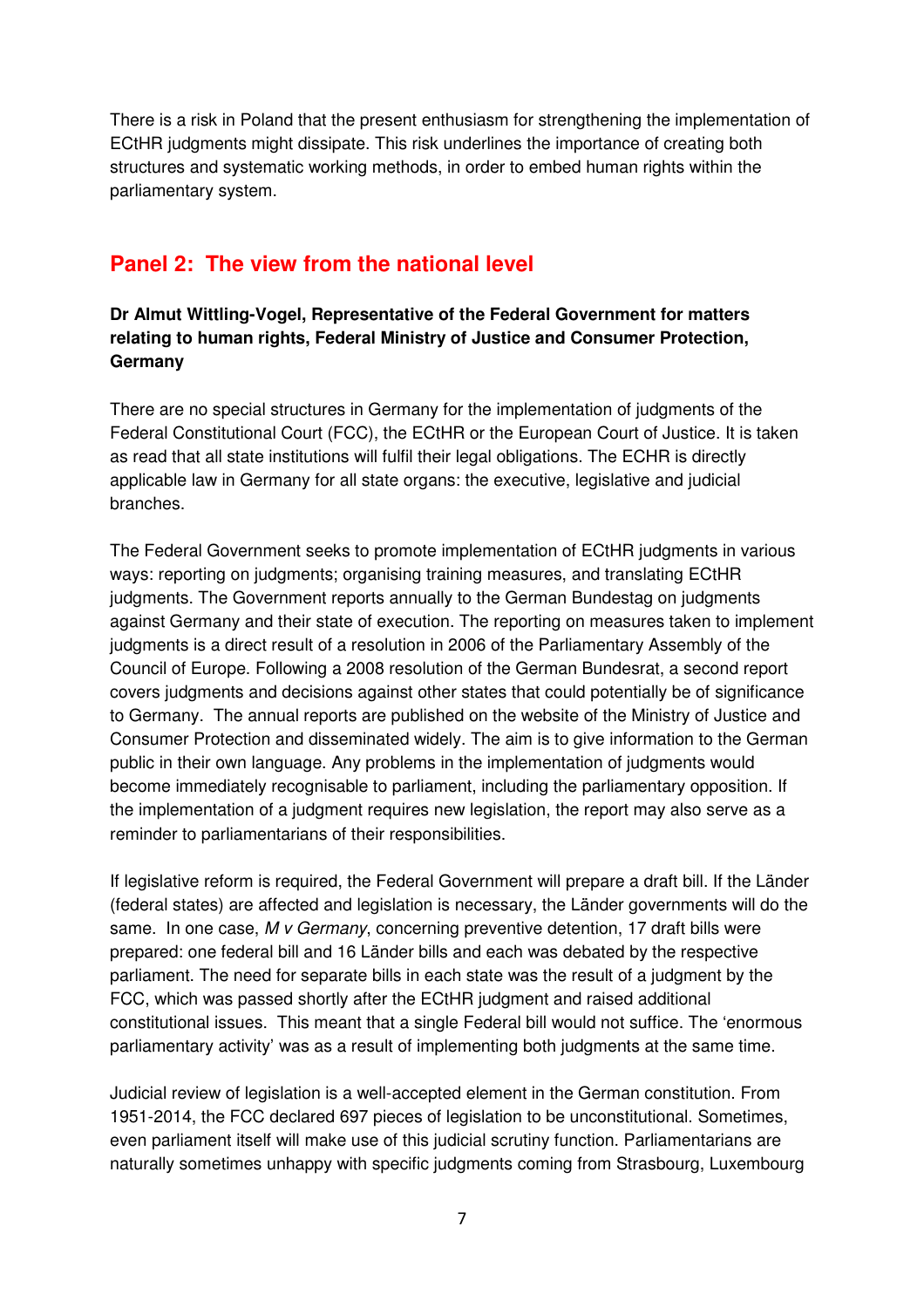or Karlsruhe. But there is no opposition in principle to the idea of judicial control over the legislative branch.

An illustrative example is that concerning judgments on the length of domestic judicial proceedings. The German government had been aware of the issue since the 2000 judgment in Kudla v Poland. In 2006, the ECtHR issued the judgment in Surmeli v Germany, which obliged Germany to introduce a legal remedy. Initially, there was no parliamentary response and many repetitive applications followed, leading to the 2010 pilot judgment in *Rumpf v* Germany.

The Federal Government's first attempt to convince parliament with a proposed remedy failed. The Government organised a seminar with MPs, officials and external experts. Eventually a new law was passed and entered into force within a day of the deadline imposed by the ECtHR in Rumpf. The passage of the legislation was aided by the removal of previously obstructive MPs following federal elections.

Deadlines set by the ECtHR can create a balance between, on the one hand, the demand for immediate implementation and, on the other hand, the democratic demand for providing legislators with adequate time for deliberation. Appropriate deadlines acknowledge the need for a transitional period. This is a positive development and underlines the shared responsibility between the Strasbourg judiciary and national authorities.

# **Mirosław Wróblewski, Director, Department of Constitutional and International Law, Office of the Human Rights Defender**

Judgments are symptomatic of failure: they highlight problems in the national system, which may have been present for many years. The Ombudsman's role is concerned with the prevention of violations, not only reparations, and serves as an early warning mechanism of problems of incompatibility with standards enshrined either in the Constitution or the ECHR. Where the executive or legislature is unresponsive to these 'red warnings', it is very costly to the whole system.

The Ombudsman's Office in Poland was established in 1998 and functions under the 1997 Constitution. It receives up to 70,000 complaints per year. Where parliament or executive agencies are unresponsive, the Ombudsman has powers to intervene, including by making a motion to the Constitutional Court or to support constitutional complaints initiated by citizens or other bodies.

The ECHR is used by the Ombudsman as a point of reference and basis for argumentation in many instances. There is an important role for the Senate in taking initiatives in response to Constitutional Court judgments.

Poland has made great strides towards implementation of ECHR standards and ECtHR judgments. It has become a source of good institutional practice, whereas previously it was only a source of problems. More needs to be done, however, to coordinate the various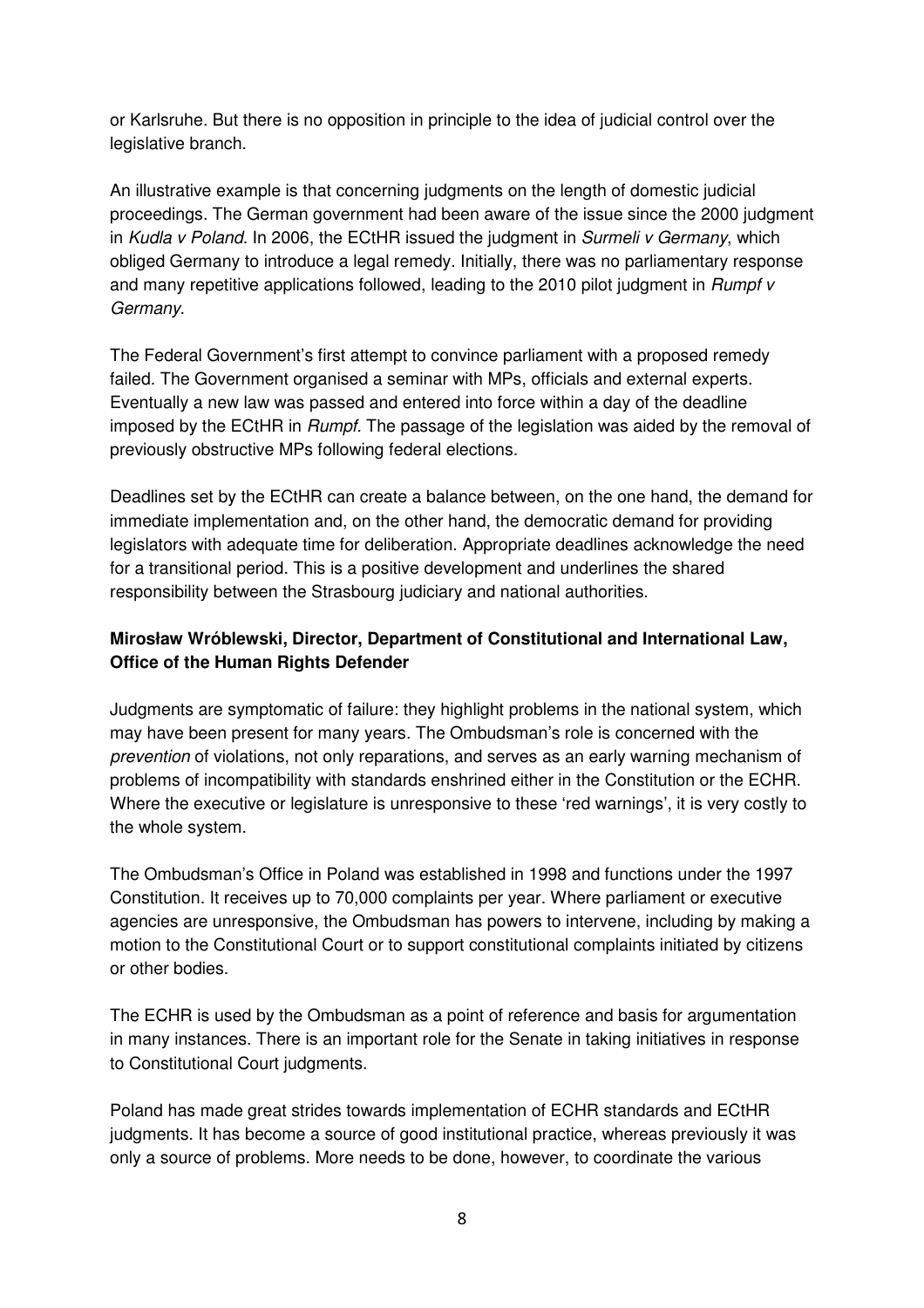stakeholders (e.g. executive, parliament, the Ombudsman and NGOs) who need to be involved in ex ante, as well as ex post, scrutiny of legislation for human rights compatibility.

#### **Justyna Chrzanowska, Polish Government Agent before the ECtHR**

Justyna Chrzanowska stated that during 2008-2015, the Polish Government had put in place a programme to 'institutionalise' the implementation of the Court's decisions. The emphasis had shifted from a concentration on individual measures to a focus on general measures, with the aim of eliminating the causes of repetitive applications.

In 2007, the programme was supplemented by an inter-departmental team for the implementation of the Court's decisions, which is formed of representatives of departments and other governmental organisations such as the Ombudsman, the Governmental Legislation Centre and the Supreme Audit Office, as well as judicial representatives, including representatives of the Constitutional Tribunal and Supreme Administrative Court. Parliamentarians from both chambers of the Polish Parliament also take part in the work of the team. The main goal of the team is to find solutions for the implementation of the ECtHR's judgments in cases against Poland, as well as monitoring cases against other states in order to prevent causes of potential future claims against Poland. The team is open to the contribution of NGOs and cooperates with the representatives of lawyers' associations.

In 2014, a new mechanism was created to provide for the systematic translation of the Court's decisions in cases concerning other states. Under a special agreement between the Ministry of Foreign Affairs, the Ministry of Justice, the Constitutional Tribunal and the Supreme Administrative Court, certain decisions concerning other states and which may have an impact on the Polish legal order are being translated into Polish. In 2014, 40 decisions of this kind were translated.

Mrs Chrzanowska noted that 2012 was a crucial moment for the implementation of the Court's decisions in Poland, as Polish Parliament became more involved. In a desideratum of the Parliament, the Government was asked to present an annual report concerning the state of execution of the Court's decisions. Under the order of the Prime Minister, a new mechanism was created, which resulted in the first government report concerning the implementation of Court judgments. The report was later discussed in the Parliament with the representatives of NGOs. As of May 2015, the third annual report was being prepared.

All this contributed in 2014 to the creation of a special sub-committee of the Sejm responsible for monitoring the implementation of ECtHR judgments. According to Mrs Chrzanowska, the meetings of the sub-committee are of great value, as representatives of government agencies responsible for the implementation of specific decisions are invited to them. One of the meetings was dedicated to the implementation of the decisions of Dzwonkowski group of cases, concerning both substantive and procedural violations of Article 3 arising from ill-treatment of applicants by police officers and the lack of an adequate investigation. The sub-committee contributed to the creation of a special strategy by the Ministry of Internal Affairs aimed at implementing the judgments.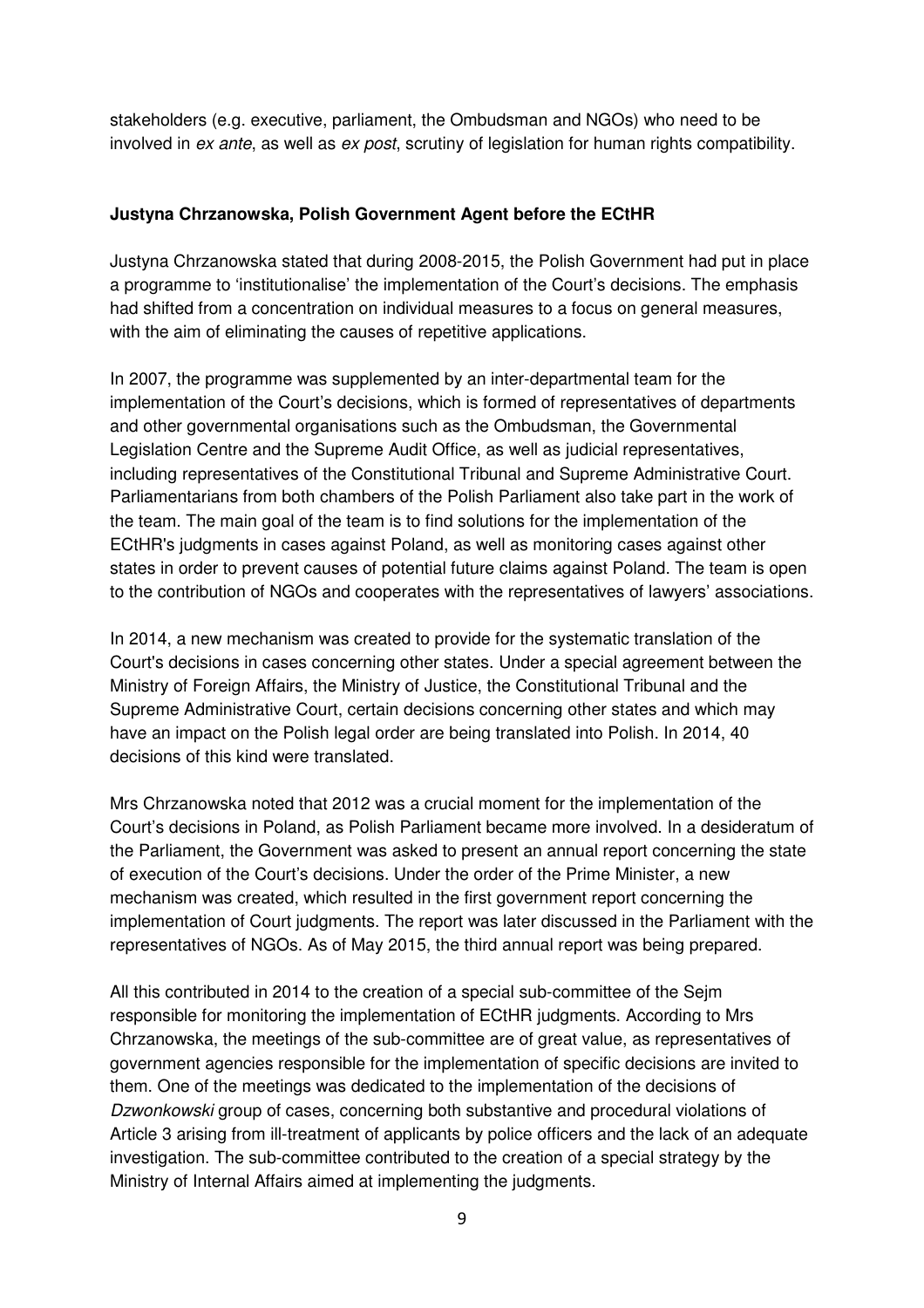Parliamentary involvement has further become institutionalised in respect of its legislative functions. Parliament has become more cooperative when amendments to the law are necessary to implement a decision. It is also advisable that the Parliament should provide for a permanent legislative mechanism to ensure that it is in compliance with Convention standards. In addition, Parliament exercises a supervisory function though the work of the subcommittee. Parliamentarians are encouraged to address their opinions and desiderata to the Prime Minister and other members of the Council of Ministers.

Mrs Chrzanowska concluded by underlining that cooperation between governmental bodies is required to make the implementation of Strasbourg judgments effective; in her view, appropriate mechanisms to provide for that have now been created in Poland.

# **Daniel Florea MP, Chair, Sub-committee on monitoring the execution of ECtHR judgments, Chamber of Deputies, Romania**

In November 2009, following resolutions of the Parliamentary Assembly, a Sub-committee on monitoring the execution of ECtHR judgments was established under the Committee for Legal Affairs, Discipline and Immunities in the lower house (the Chamber of Deputies). It has seven members representing all parliamentary groups and is supported by two parliamentary civil servants (with a legal background and postgraduate qualifications in human rights), as well as the dedicated secretariat of the Committee for Legal Matters, Discipline and Immunities. The Sub-committee reports regularly to its parent committee and at least annually to the Standing Bureau of the Chamber of Deputies on the execution of Strasbourg judgments. Members of the Sub-committee have been greatly assisted by contact with the Parliamentary Assembly and the Committee of Ministers' Department for the Execution of Judgments.

In October 2010, the Court issued a pilot judgment in the case of *Maria Atanasiu and others*, imposing an 18-month deadline to rectify systemic flaws in Romania's system of restitution or compensation for nationalised properties. In December 2010, an inter-ministerial committee was formed to address the issue. The parliamentary Sub-committee held regular public hearings and consultations with this inter-ministerial committee. It also monitored the implementation of other judgments including those concerning: the lack of an effective remedy for excessively long judicial proceedings (the Nicolau, Stoianova and Nedelcu groups of cases); non-enforcement of domestic judicial decisions (the Săcăleanu group); poor conditions of detention (the Bragadireanu group); police brutality (the Barbu Anghelescu group); the consequences of racially-motivated violence against villagers of Roma origin (the Moldovan group); and the ineffectiveness of the criminal investigations into the violent crackdown on anti-governmental protests connected to the fall of the communist regime (the Association "21 December 1989" group).

The Sub-committee also regularly addresses questions to the Government Agent; ministers and other public authorities, such as the National Authority for Property Restitution. The Government Agent is required to provide regular updates to the Sub-committee and to share information about her communications with the Department for the Execution of Judgments.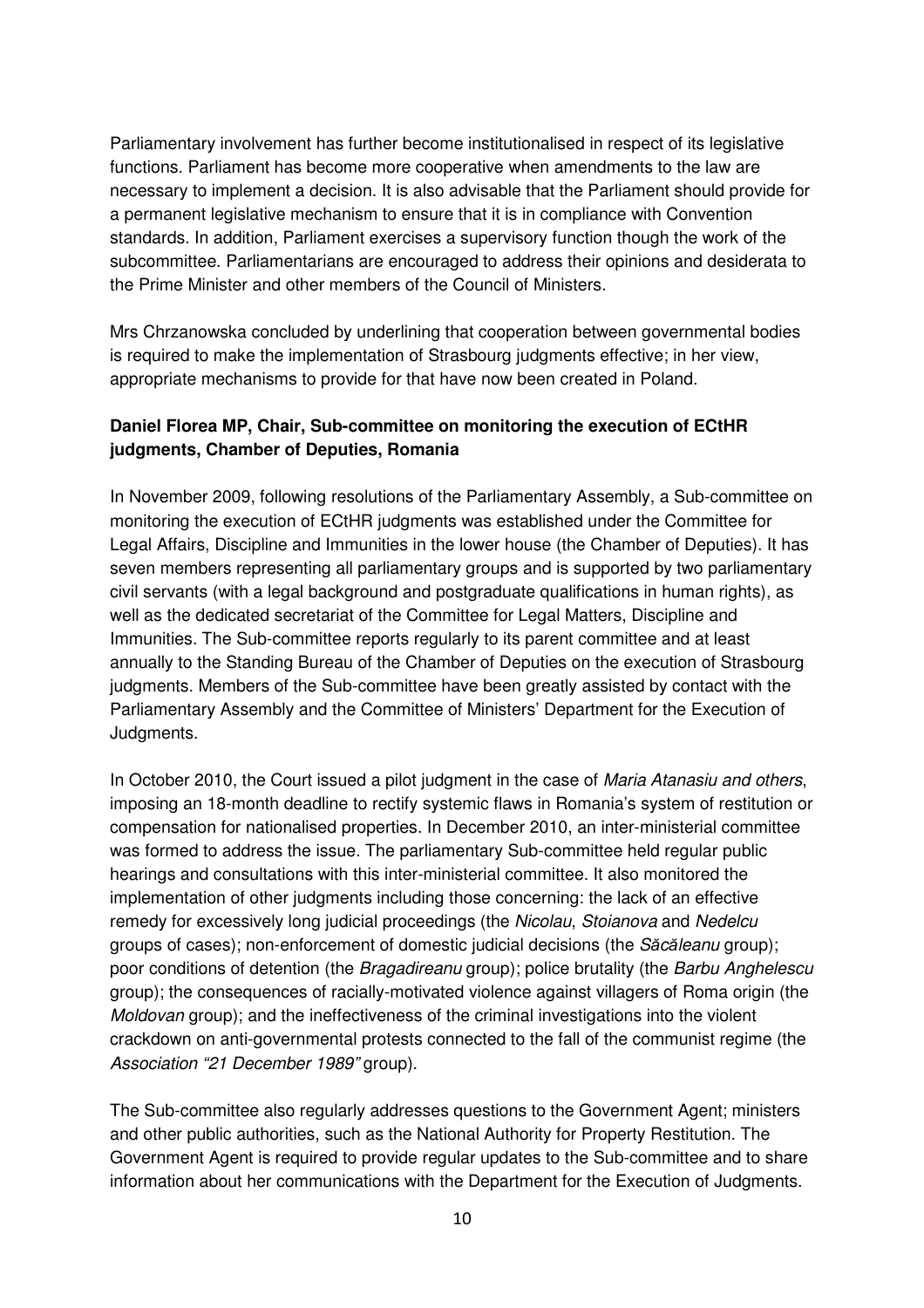Under Law no. 29/2011 (amending Law no. 24/2000), initiated by the former Chair of the Sub-committee, all bills must be reviewed for their law compatibility with Convention standards and ECtHR jurisprudence. Moreover, within three months of an adverse judgment of the Court that requires legislative reform, the Government must submit to Parliament a bill regarding any modification or repeal of the impugned legislation.

In 2014, members of the Sub-committee and other MPs initiated a proposal obliging the Government Agent to submit annually to Parliament a progress report on executing ECtHR judgments. This proposal has now become law.

Looking to the future, discussions have begun on the creation of a joint parliamentary standing committee of the two Chambers of the Romanian Parliament. The existing Subcommittee believes this step is necessary in view of (i) the large number of applications pending against Romania and (ii) the volume of unimplemented judgments pending before the CM (639 at the end of 2014, of which all but 83 were repetitive cases).

# **Katarzyna Gonera - Judge of the Supreme Court, Member of the National Council of the Judiciary, Poland**

Katarzyna Gonera noted that, as well as obvious methods of judicial implementation of ECtHR decisions, such as the re-opening of domestic proceedings after the finding of a violation (which under Polish law is possible in criminal but not civil proceedings), there are other, more subtle methods by which courts can implement decisions.

Following the Interlaken conference in 2010, and influenced by the Government Agent, Justyna Chrzanowska, the National Council of Judiciary created a strategy for judicial implementation of the Court's decisions. The Council took the initiative willingly, since the majority of judgments against Poland concern the judiciary alone, for example in cases concerning excessive length of criminal, civil and administrative proceedings, temporary detentions, violations of the right to a legal defence, dismissal of appeal, or excessive formalism of proceedings (e.g. a strict interpretation by domestic courts of a procedural rule which deprives applicants of their right of access to a court).

Although the Council doesn't have supervisory competencies in relation to courts, under the Polish Constitution it stands guard over their independence. Moreover, the Council enjoys a high level of trust and respect from courts.

As of May 2015, the Council has organised three meetings with the participation of the Government Agent, the Ministry of Justice, courts, the Ombudsman, scholars, NGOs and others. The main goal of the meetings is to make recommendations and coordinate the actions of institutions in order to implement the ECtHR's decisions.

One of the recommendations was aimed at the co-ordination of the translation of judgments, both those against Poland and those against other states. Secondly, the National Council of Judiciary recommended the inclusion of human rights matters in the curricula of institutions which train judges, as well as organising trainings for existing judges. The initiative was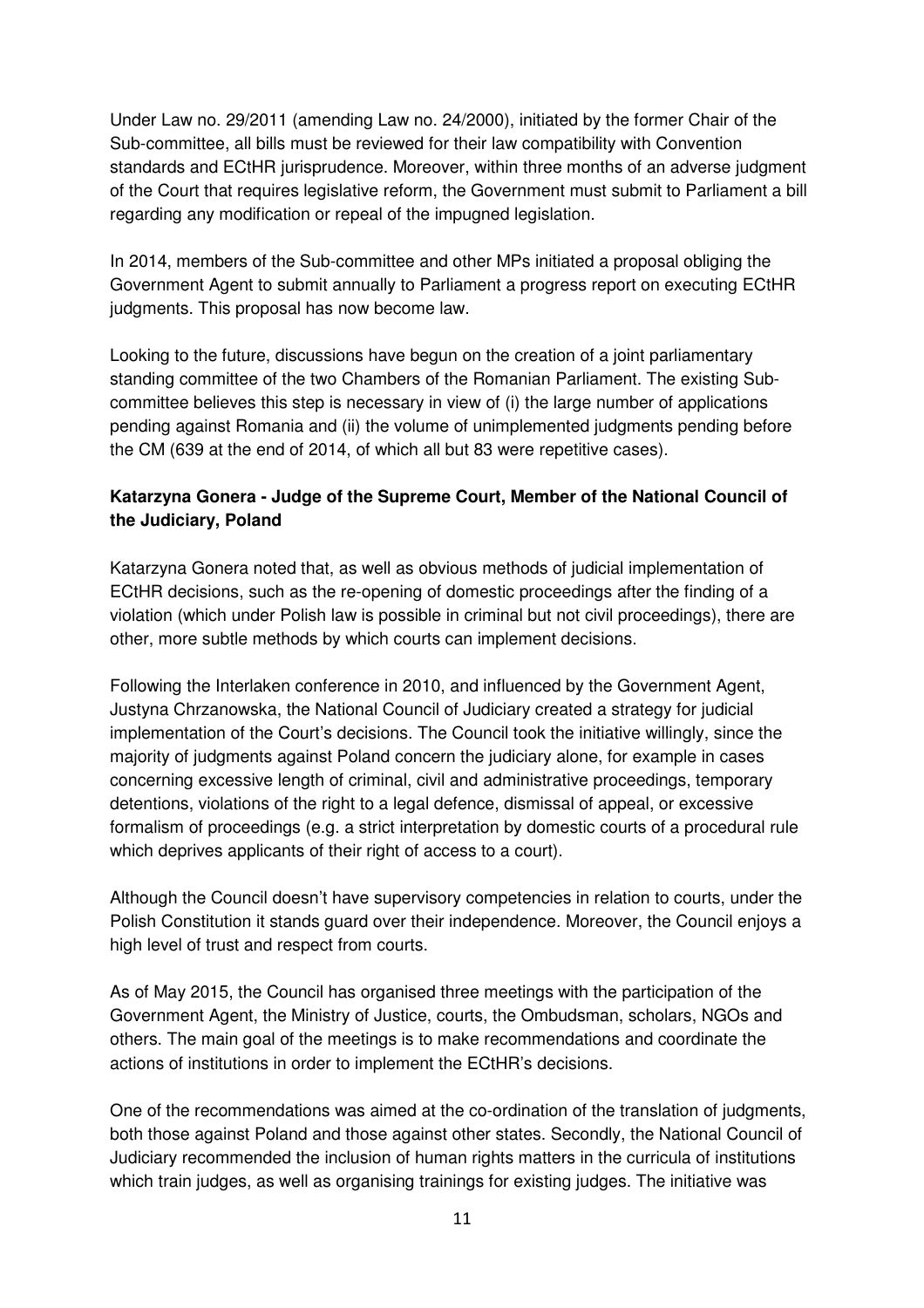welcomed by the National School of Judiciary and Public Prosecution, which introduced human rights into its curriculum in 2012. The trainings in this field are presently organised both at the School as well as at the Courts of Appeal. Since 2012, the Council has managed to train more than 1,500 judges.

A third recommendation was aimed at informing courts and judges about the details of violations of the Convention arising from their actions, including both published judgments and decisions and those which are not published, such as friendly settlements and unilateral declarations. Thanks to the Ministry of Foreign Affairs and the Government Agent, a 'map of violations' has been created and information about violations found by the ECtHR is relayed by the Government Agent back to the courts. The president of a court can, where necessary, order judges to undergo human rights training.

Lastly the Council recommended that cases that require special attention should be flagged appropriately, so that they are easily identified by the president of a court or the Ministry of Justice.

# **Panel 3: Implementing European Court of Human Rights judgments: the role of Council of Europe bodies and their relationship to national parliaments**

# **Andrew Drzemczewski, Head of the Legal Affairs and Human Rights Department, Parliamentary Assembly of the Council of Europe**

Mr Drzemczewski emphasised the dual mandate of members of the Parliamentary Assembly, as members both of the Assembly and their national parliament. Some members have fulfilled this dual mandate to the full; for example, Mrs Herta Däubler-Gmelin, a previous chair of the Committee on Legal Affairs and Human Rights ('Legal Affairs Committee') of the Parliamentary Assembly, and at the same time Chair of the Committee for Human Rights and Humanitarian Aid in the German Bundestag, who performed a very influential role. Yet other members have not been so assiduous.

Under Article 46(2) of the Convention, the Committee of Ministers has the formal responsibility of executing the judgments of the ECtHR; this has historically been a 'jealously held monopoly'. Until recently, if any other institution sought to get involved, the CM rejected such involvement. This was a peculiar position to adopt; under the principle of subsidiarity, all branches of the state are responsible for implementation of ECHR standards and ECHR judgments, not only governments, and it follows that other Council of Europe bodies should also be involved in the process of supervision. Parliamentarians have an important role in 'naming and shaming' states when there is a problem. The Parliamentary Assembly can play this role more readily than the CM, in which discussions take place largely between diplomats and behind closed doors.

In 2000, there was an upsurge of cases pending before the CM, many involving severe structural or systemic dysfunctions. The CM was dilatory and was not always able to agree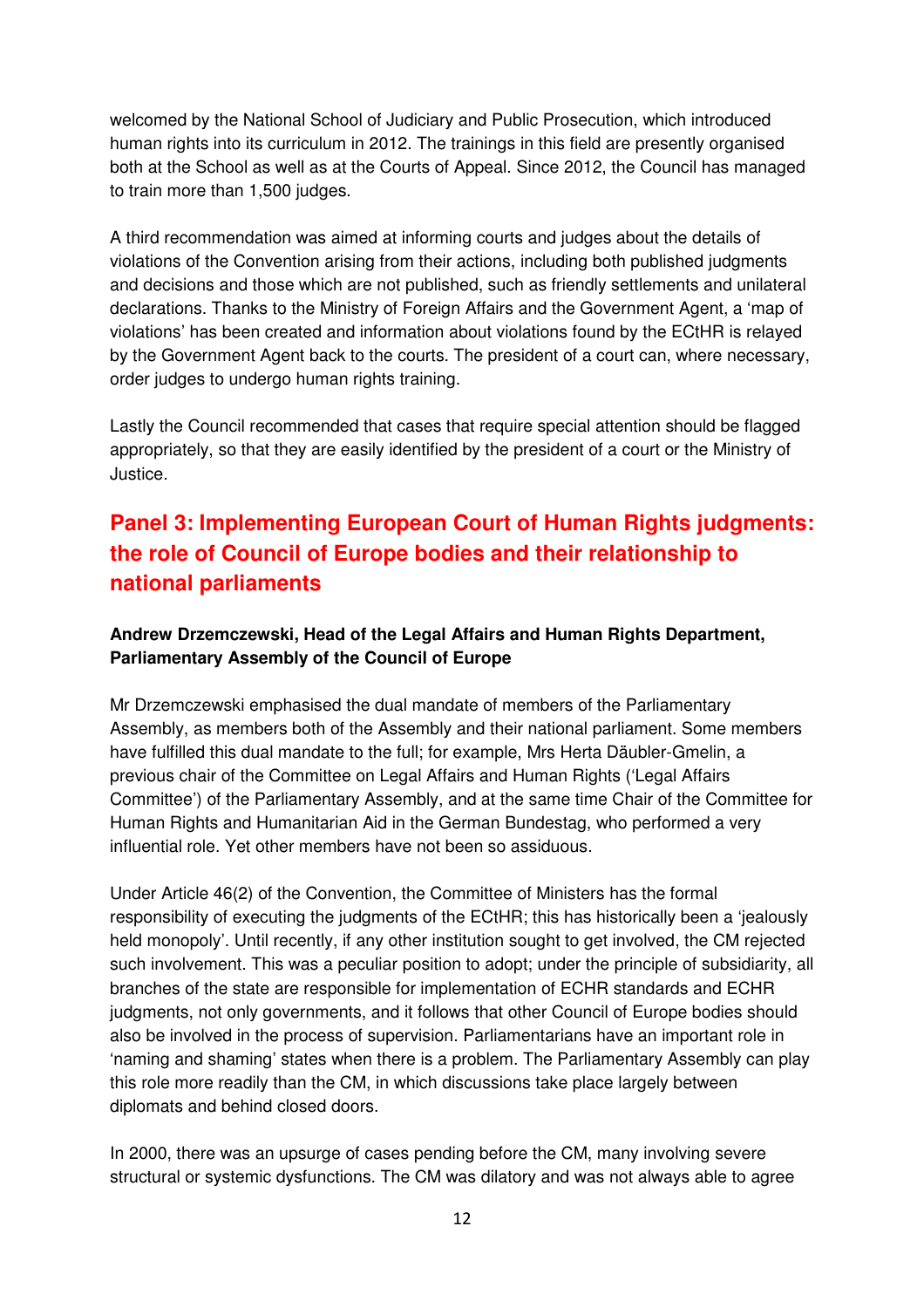on what approach to take. The entire Convention system was stagnating; cases remained unexecuted for many years. The Parliamentary Assembly began to intervene. The Legal Affairs Committee appointed a rapporteur on the execution of judgments in 2000. The current rapporteur, Klaas de Vries of the Netherlands, is a former Minister of the Interior in the Netherlands and this enhances his reputation in the eyes of other bodies in the Council of Europe and also at the national level. In 2006, the Committee began to undertaken in situ visits to meet parliamentarians and other actors. This was initially seen as an encroachment upon the exclusive reserve of the CM and as a development which might complicate implementation. However, it is now widely agreed to be a positive development.

As of January 2015, the Legal Affairs Committee now has a new Sub-Committee on the implementation of ECtHR judgments. The Sub-Committee intends to hold hearings with leaders of parliamentary delegations whose states have problems in respect of execution. They have to explain in public (with, for example, NGOs and legal representatives present) the reasons for non-implementation or excessively slow implementation. These hearings, under the auspices of the new Sub-committee, have the potential to create a dynamic among parliamentarians of going back to their home base to press for implementation, with periodic opportunities within the Parliamentary Assembly to bring the delegations back for further public hearings if sufficient progress has not been made. It is also within the power of the Parliamentary Assembly to call for ministers to come before it to explain why judgments have not been implemented.

The Parliamentary Assembly has called for the development at national level of appropriate structures for implementation; however, structures per se are less important than good faith and political commitment. It is also crucial that parliamentary bodies have adequate secretariat support and access to independent, expert legal advice. The Parliamentary Assembly has undertaken a series of seminars which aim to strengthen the capacity of both parliamentarians and parliamentary staff.

# **Fredrik Sundberg, Deputy to the Head of Department for the Execution of Judgments of the European Court of Human Rights, Council of Europe**

Mr Sundberg stressed that what is most important for the Committee of Ministers when it supervises the execution of the judgments of the ECtHR is that effective remedial action is taken, not who takes the action. The national capacity of reaction must, however, be capable of ensuring 'timely', or as more recently put, 'prompt' and full execution. The urgency of execution will depend on a variety of factors such as the existence (or likelihood) of repetitive applications or the seriousness of one-off breaches, such as a television channel being taken off air.

The CM thus expects that national procedures exist to rapidly assess what measures are required to execute the ECtHR's judgments and to efficiently follow up the adoption of the measures deemed necessary. These are, however, not always easy tasks. There are many instances in which it is not immediately apparent which state agency should execute a judgment and even when this is initially so, developments may frequently require, changes of strategy. The government may, for example, initially believe that legislation is necessary, but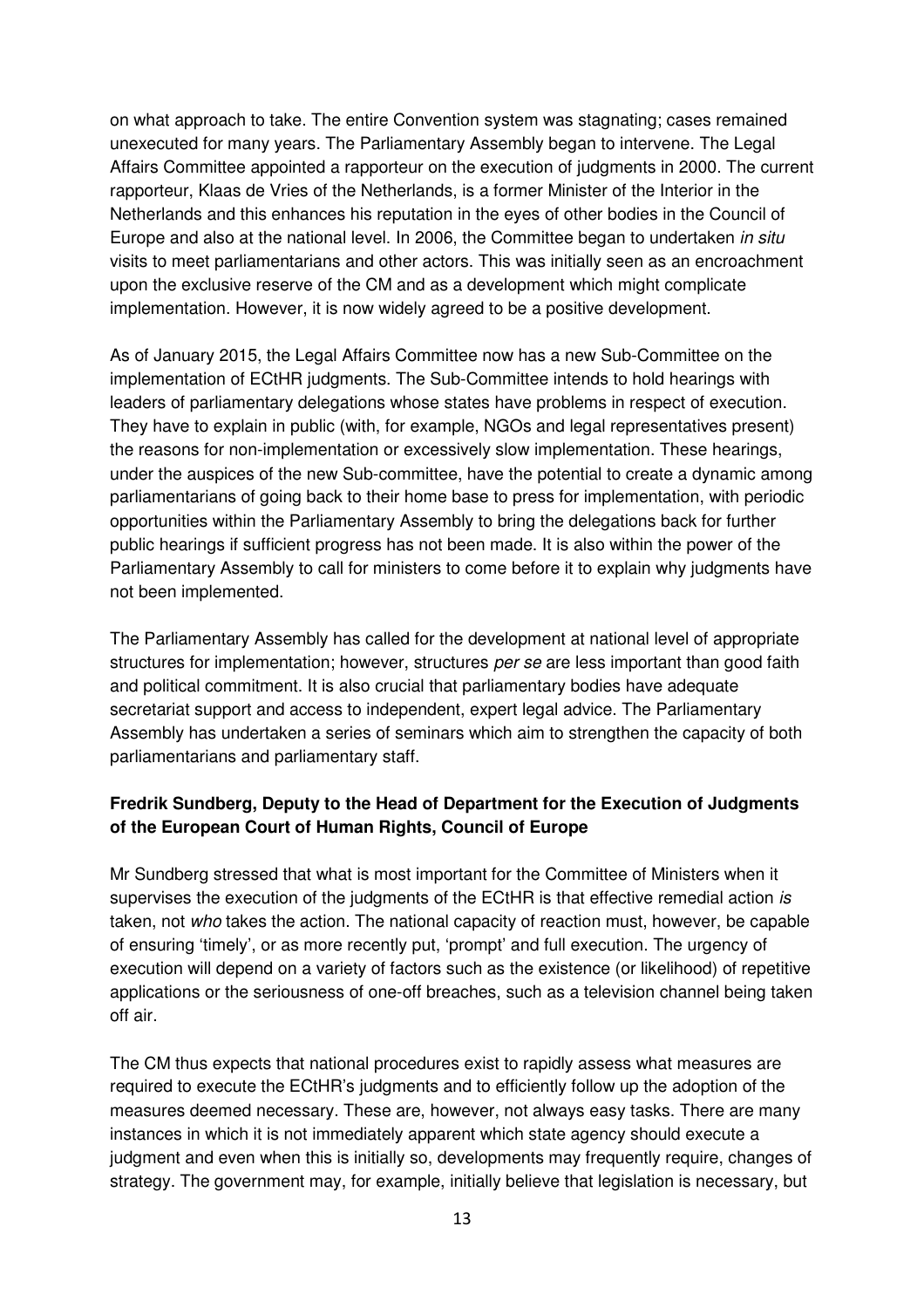may then be 'short-circuited' by the courts adapting their case-law in a way which makes legislation unnecessary. In other instances, the government may first count on the courts to respond, but the courts may not respond, and so legislation becomes urgent. In yet further situations, all measures planned are adopted but results are not achieved.

The CM's main interlocutor in supervising the progress of the national execution process is the government. Governments should provide action plans and, when action has been taken, action reports to the CM. Where the government considers legislation, and thus parliamentary involvement, necessary and prepares a bill to execute a judgment, the CM prefers to be able to review the bill for Convention compliance, to avoid a situation in which parliament is seized with legislation that may ultimately not be accepted by the CM (an example of such a situation emerged in the context of the execution of the *Modinos* judgment against Cyprus regarding the criminalisation of homosexuality).

In response to a question as to what the CM could do in case of refusal to execute and the use of the 'infringement procedure' foreseen in Article 46(4) of the ECHR, Mr Sundberg indicated that experience evidenced that domestic situations were rarely monolithic; it was unusual for all state actors to be opposed to the implementation of a judgment and the imperative was to provide support to those who could assist in ensuring execution – whether at the domestic or international level. Sometimes this also means ensuring information exchange and co-ordinated action with other international actors. The CM has never left a case wholly unexecuted, notwithstanding considerable delays in some cases.

One rare instance of major resistance had been the Loizidou v Turkey, concerning the rights of refugees wishing to return to their former homes and properties following the Turkish intervention in northern Cyprus. It was felt that the whole Turkish 'establishment' was opposed to implementation and the process seemed to have reached a dead end. The CM escalated its political pressure to obtain a solution, starting with an explicit rejection of the Turkish argument that execution could only take place in the context of a global settlement of the Cyprus problem, followed by a CM warning that Turkey was violating its obligations under the ECHR and as a member of the Council of Europe, followed by a call for a collective action by other member states. In parallel, intensive discussions took place to find creative solutions to the problems raised. Shortly thereafter, the European Union declared respect of the judgments of the ECtHR judgments to be a condition for continued partnership with a view to EU accession and a few months later, an interesting execution process started leading to the payment of the just satisfaction due and a law on the compensation and restitution of properties, eventually accepted by the ECtHR as creating an effective remedy in the Demopoulos inadmissibility decision.

The infringement procedure was closely linked to the idea of monetary sanctions raised from time to time by different Council of Europe bodies, including the Parliamentary Assembly. The member states had, however, eventually rejected this idea. The gist of the procedure was nevertheless maintained and led to the present infringement procedure under Article 46(4). So far this procedure has, however, not been used. There was also uncertainty as to when it should be used and the preparatory materials gave little guidance about this matter.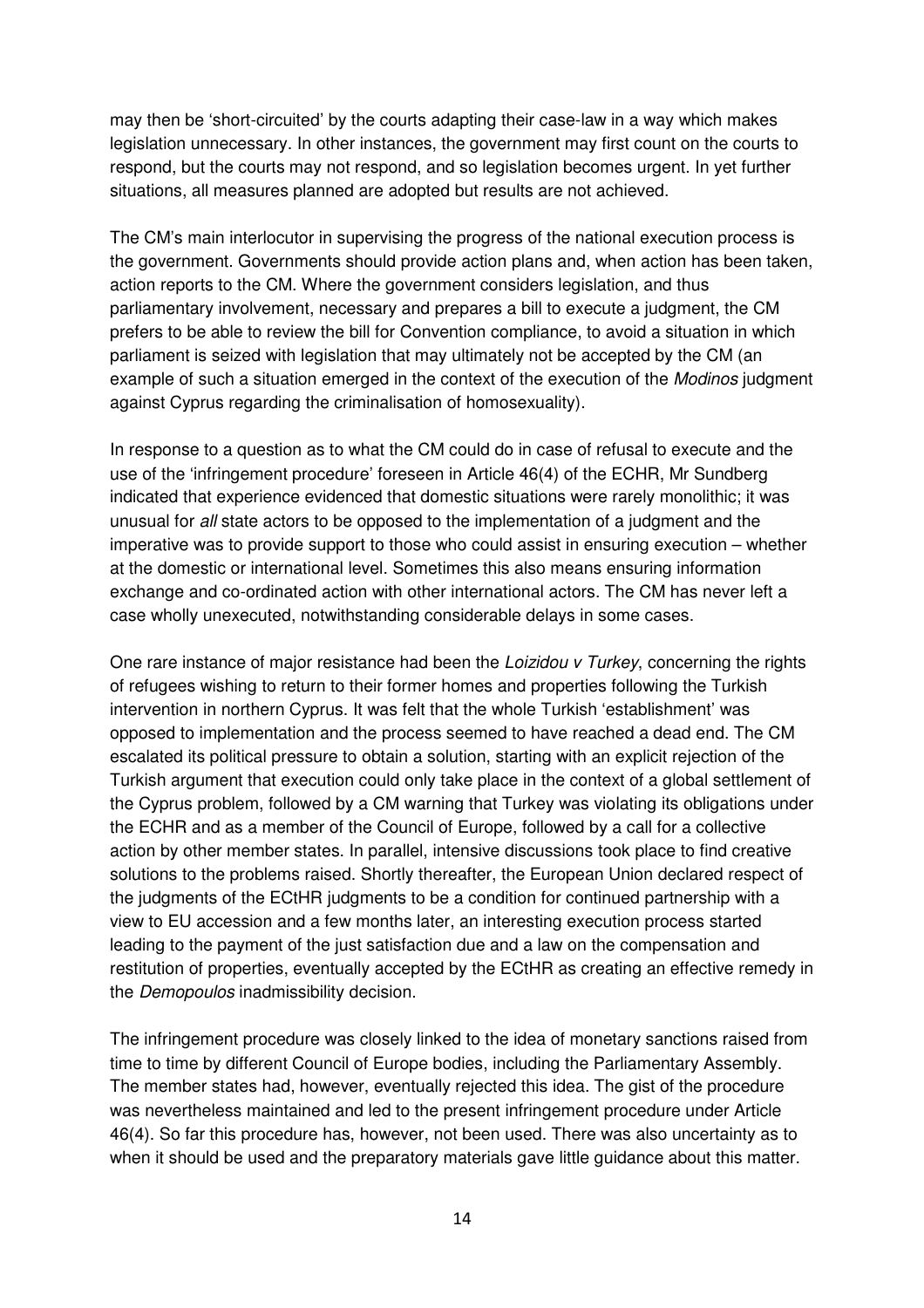Mr Sundberg underlined that these situations of major resistance were exceptional. The gist of the CM's efforts to improve its contribution to execution had thus been directed at enhancing the efficiency and transparency of its supervision activities and improve the availability and use of Council of Europe targeted assistance programmes where needed. The new working methods adopted in 2011 – with the twin track procedure for the prioritisation of cases - inscribed themselves in these efforts.

Notwithstanding these developments, there remain problems with certain judgments which have not been fully implemented, whether because of political problems or the sheer size and complexity of the problems. Examples of cases raising such problems are the *Hirst v UK* (prisoner voting rights) and Ivanov v Ukraine (non-enforcement of domestic judicial decisions). The underlying reasons are frequently complex, with an important parliamentary dimension. In the *Ivanov case*, the main problems thus relate to a longstanding discrepancy between benefits promised by Parliament in legislation and the budgetary means available – a discrepancy leading to non-execution of judgments attempting to enforce the promises made in legislation.

CM responses to execution problems include action outside the supervision of the execution of individual cases. Over the last decade, the CM has also adopted several general recommendations for member states and a number of more political declarations to help the states overcome different execution problems. These texts notably aim at ensuring that draft legislation and existing legislation are in conformity with the ECHR, that there are adequate systems of redress, and that institutional arrangements are in place for the rapid execution of judgments. These texts also echo the Parliamentary Assembly's engagement in favour of the development of procedures before national parliaments in order to ensure 'prompt' execution. The last of these texts is the Brussels Declaration from March 2015. In order to improve European support to national decision makers, the CM has also created a number of expert bodies, such as the European Commission for the Efficiency of Justice and the Committee for the Prevention of Torture. It has also provided strong support for training of national decision makers in the form of the HELP programme.

The combination of European and national efforts appears to be starting to bear fruit. Statistics demonstrate positive developments both before the ECtHR and the CM. The persistence of a number of major structural and/or complex problems and the continued influx of new such problems clearly show, however, that efforts must continue. National parliaments must evidently be closely engaged in these efforts.

#### **Dr Ba**ş**ak Çalı, Koç University, Turkey**

Başak Çalı advanced the argument that the European Convention system as a whole – comprising the Court, the CM, the Parliamentary Assembly and other institutions – is legitimate in these sense that it is highly responsive to the concerns of states. However, it has been weaker in building up the domestic capacity of states to ensure compliance.

Dr Çalı offered three key insights about how judgments come to be implemented. First, compliance with judgments is a function of both political will and capacity: states must be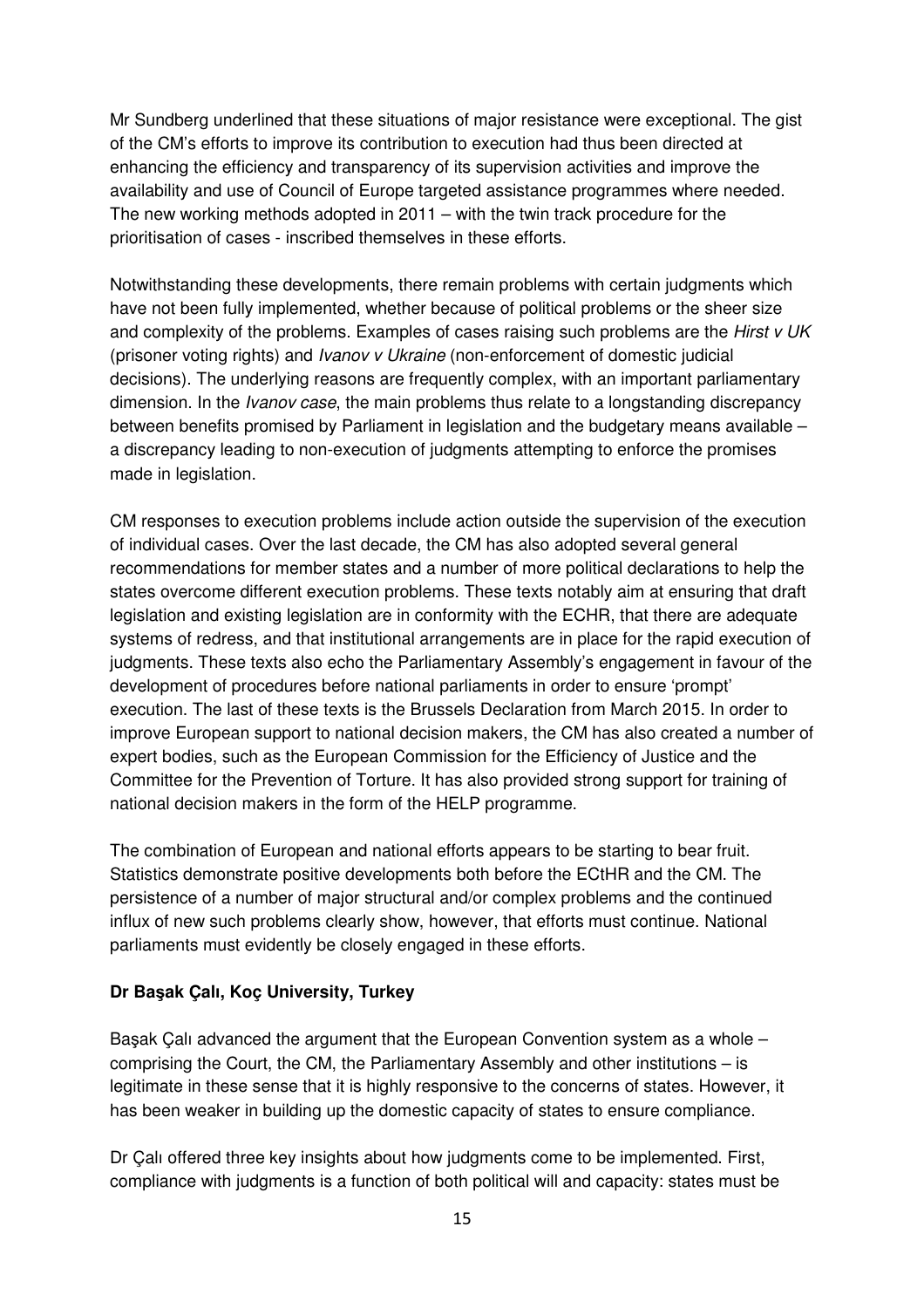both willing and able to implement judgments. Secondly, the will and capacity of states is a complex picture: there are multiple actors within the state and each may have differing levels of will and capacity, which may change over time. Thirdly, the role of international institutions is facilitative and not determinative. They are external actors who have a range of tools at their disposal: they can nudge, remind, 'speak softly' to or 'name and shame' states, but they cannot make implementation happen.

With regards to political will, there are two types of problem. The first is that political will may be lacking because of either long- or short-term political calculations on the part of the elected branches of government. This may be termed the 'not now, not us' problem, which may complicate or delay implementation. The second problem relates to the question of democratic legitimacy, where states question the right of the European Convention system to determine certain matters of law or policy. This might be termed the 'we should decide' problem. The two problems – 'not us, not now' and 'we should decide' - need to be distinguished from each other as reasons for non-compliance or slow compliance.

The problem of lack of capacity also needs to be broken down into its constituent parts. There may be problems in relation to information capacity (e.g. lack of basic information about numbers of judgments or their state of execution); expertise capacity (e.g. lack of legal knowledge and understanding about cases and remedies); institutional capacity (e.g. lack of a focal institution, leading to ad hoc rather than systematic approaches to implementation); 'dialogical' incapacity (e.g. failure of the elected branches of government to exchange information with civil society) and 'interactional' capacity (e.g. absence of arrangements by which different state actors can 'nudge' one another, in order both to collaborate and apply pressure towards the goal of implementation).

The European human rights system has been highly responsive to the perceived issue of a lack of democratic legitimacy. Council of Europe institutions have repeatedly emphasised the primary duty on states to secure to everyone the rights and freedoms in the ECHR according to the principle of subsidiarity. This is not mere rhetoric. Most ECtHR judgments are declaratory. Even pilot judgments do not generally stipulate detailed remedies; rather, it is left to states to devise appropriate remedial measures. In this sense, the Convention system 'absorbs' potential legitimacy concerns. Certainly, compared to the more prescriptive approach of the inter-American human rights system, the European system 'speaks very softly' to states. This is also evident, for example, in the fact that meetings of the CM are held in private and on a peer-to-peer basis. The system is thus designed to cultivate the legitimacy of domestic actors. Moreover, it is predicated on the assumption that states are both willing and able compliers, and indeed relies on them to be so. This is positive feature of the system that should be cherished. Yet, inevitably some states lack both will and capacity, many having failed to build adequate institutions. This situation – the reliance on domestic will and capacity which is frequently not present - may be seen as a 'design fault' of the European system. The current system was designed in a different era and for different purposes than those which now pertain. The system suited the situation in the 1970s and 1980s in which there were far fewer judgments. The system is moving in the right direction, but needs to be further reinforced.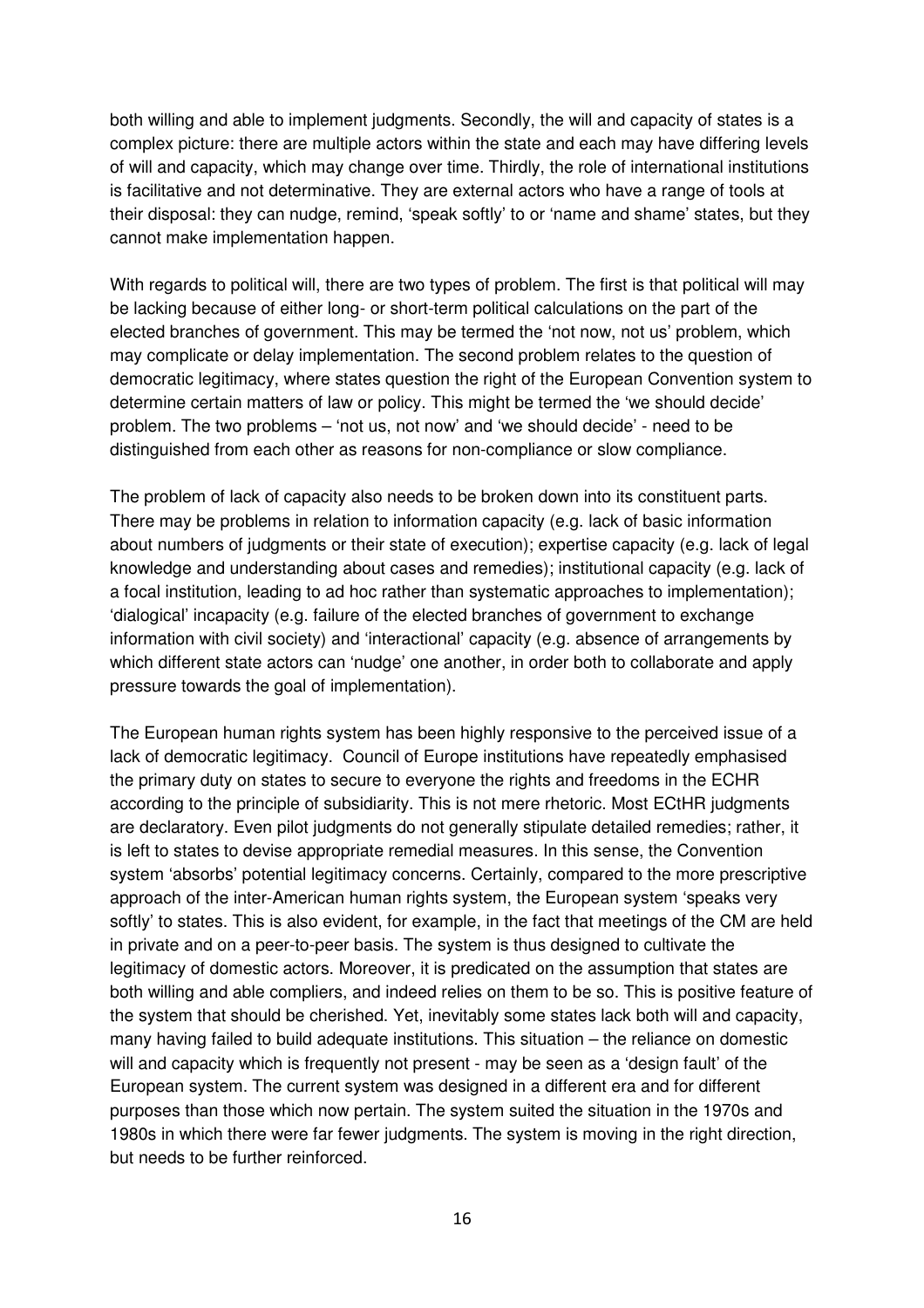#### **Discussion after Panel 3**

A question was raised about the extent to which the CM does - or should - engage with interlocutors beyond the executive. For example, is it practical, and would it be beneficial, for the CM to engage with parliaments or national human rights institutions? Frederik Sundberg replied that the Department for the Execution of Judgments has some contact with national courts and parliaments. This is often extremely rewarding and may be regarded as an 'under exploited' area of its work. However, the Department generally holds national level discussions at the invitation of the government and does not like to short circuit this practice by talking to parliaments or other domestic actors on its own initiative. This is necessary in order to maintain a climate of trust with governments. Other Council of Europe institutions can initiate contact with parliamentarians (e.g. the Parliamentary Assembly or the Venice Commission) and there is scope for the CM to collaborate in such events more than it does at present.

The principle of res interpretata was raised, according to which judgments or decisions of the Court which establish a new standard or principle should have persuasive authority not only for the respondent state, but for all other states. Could the CM do more to identify and publicise judgments which might have implications for a number of states? It was noted that the Parliamentary Assembly has called on the CM to issue a resolution on this matter, but this has not happened thus far.

There was discussion about how Council of Europe institutions will respond if, as seems likely, the UK government continues to resist implementing the *Hirst* judgment on the voting rights of convicted prisoners. It should be recalled that when the UK delegation to the Parliamentary Assembly was called before a public hearing in January 2013, the head of the delegation, Robert Walter MP, stated that 'it was inconceivable for the UK authorities not to implement all Strasbourg Court judgments'. If the UK persists in not implementing Hirst, another Parliamentary Assembly hearing could well be held. It is also important to address the lack of understanding among UK MPs about the judgment; especially, that it does not mean that all prisoners must be enfranchised. Another complicating factor is that if the UK does not implement Hirst, Russia and Turkey may feel emboldened to refuse to implement judgments against them in respect of prisoner voting rights (respectively, Anchugov and Gladkov v Russia and Söyler v Turkey).

The dual mandate of Parliamentary Assembly delegates was debated. What is it reasonable to expect of delegates when they are working at the domestic level? Andrew Drzemczewski ventured that national parliaments should pay more attention to the composition of the delegation. For example, it was very rare for a member of the UK JCHR also to be a member of the UK delegation to the Assembly. By contrast, in Germany, there was a stronger overlap. A former rapporteur on the execution of judgments under the Legal Affairs Committee, Christos Pourgourides, has argued that where delegates do not seriously exercise parliamentary control over the executive in cases of non-implementation, the Assembly ought to consider suspending the voting rights of those delegations. Mr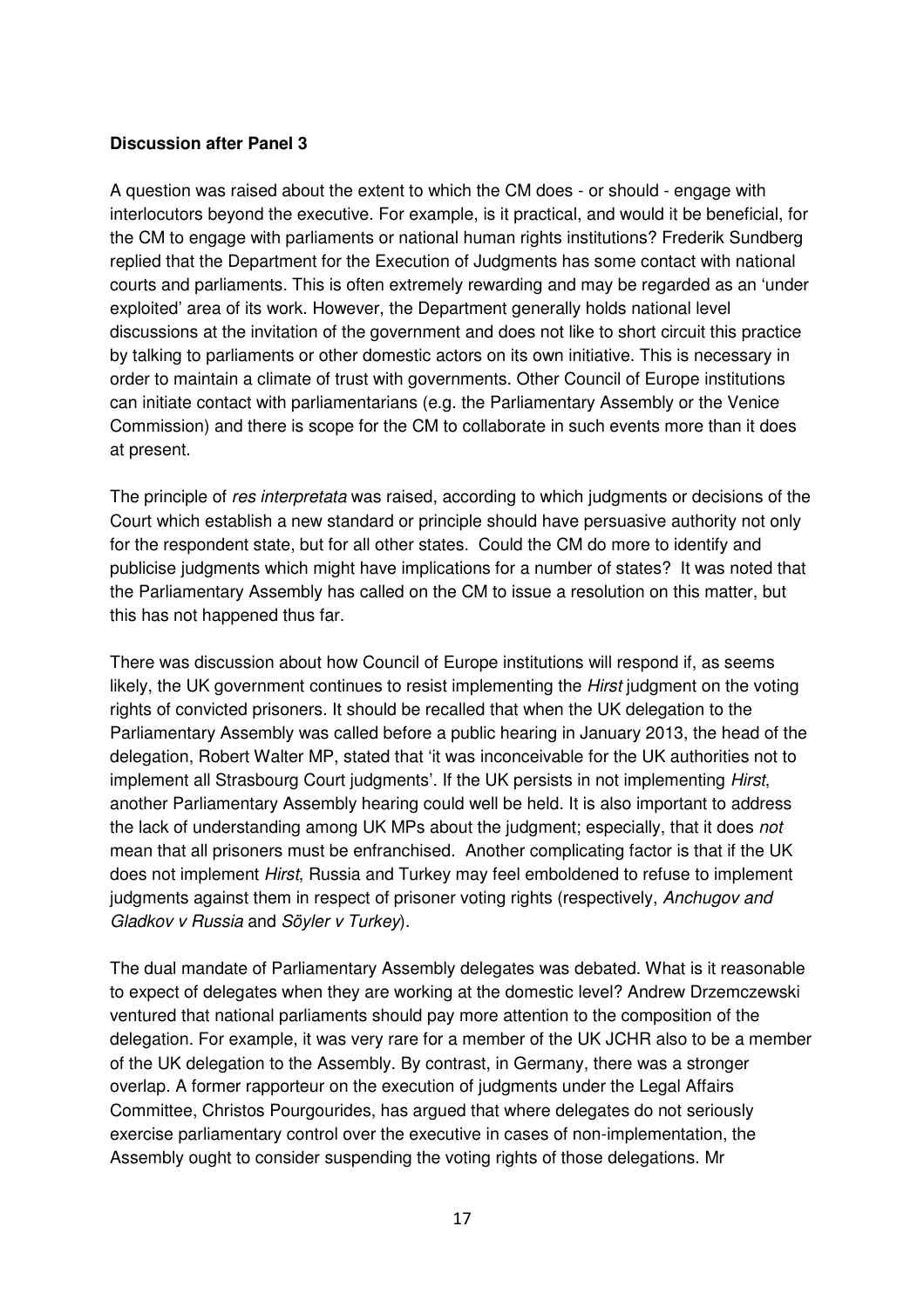Drzemczewski argued that MPs attend sessions in Strasbourg at public expense, and they have a 'moral duty' to reflect that experience at the domestic level.

In respect of the issue raised by Dr Çalı about states lack of capacity, Frederik Sundberg argued that there has been a significant amount of capacity-building at the domestic level within the past 10-15 years. The Convention has been incorporated into the legislative systems of all member states, and direct effect of ECtHR judgments in national decisionmaking is now widely accepted, meaning that the Convention is not viewed as an alien source of law. Most states now also have focal points for execution within the government, although not all have sufficient powers. More training and technical support is also needed.

Another matter raised in discussion was the extent of judicial reception of the ECHR in Poland. It was noted that, on the one hand, there is a 'self-congratulatory' discourse about the degree to which the ECHR has been embedded in the judicial system; on the other hand, some domestic judgments show judges to be unwilling or unable to apply the ECHR, in part because to do so is not seen as 'career enhancing'.

# **Panel 4: The relationship between parliaments and the European Court of Human Rights**

# **Zdravka Kalaydjieva, Former Judge of the ECtHR (Bulgaria)**

Judgments of the ECtHR are generally popular with applicants, if not always governments, and this should not be forgotten. The agenda for states should be not how to evade or politicise judgments of the ECtHR, but how to improve their execution and thereby meet their obligations under Article 1 of ECHR (to 'secure to everyone within their jurisdiction the rights and freedoms defined in the Convention'), taken together with Article 13 on the provision of domestic remedies. In fact, in many states, judgments of the Court are also popular with politicians. Judgments are invoked not only by opposition politicians to criticise the government, but also by members of ruling partiers to justify their actions. It is politically delicate to take steps such as the abolition of the death penalty and international standards and judgments of the Court can provide cover for such decisions.

It is misleading to talk of judgments as merely declaratory. They are considered binding not only by Council of Europe bodies but also by national authorities. This is a major step forward. The problem that we face is not whether judgments should be implemented, but how.

The legitimacy of the ECtHR has been challenged but this is not a general phenomenon across Europe. Referring to Başak Çalı's presentation, Judge Kalaydjieva ventured that the problems besetting implementation are more problems of lack of capacity than lack of political will.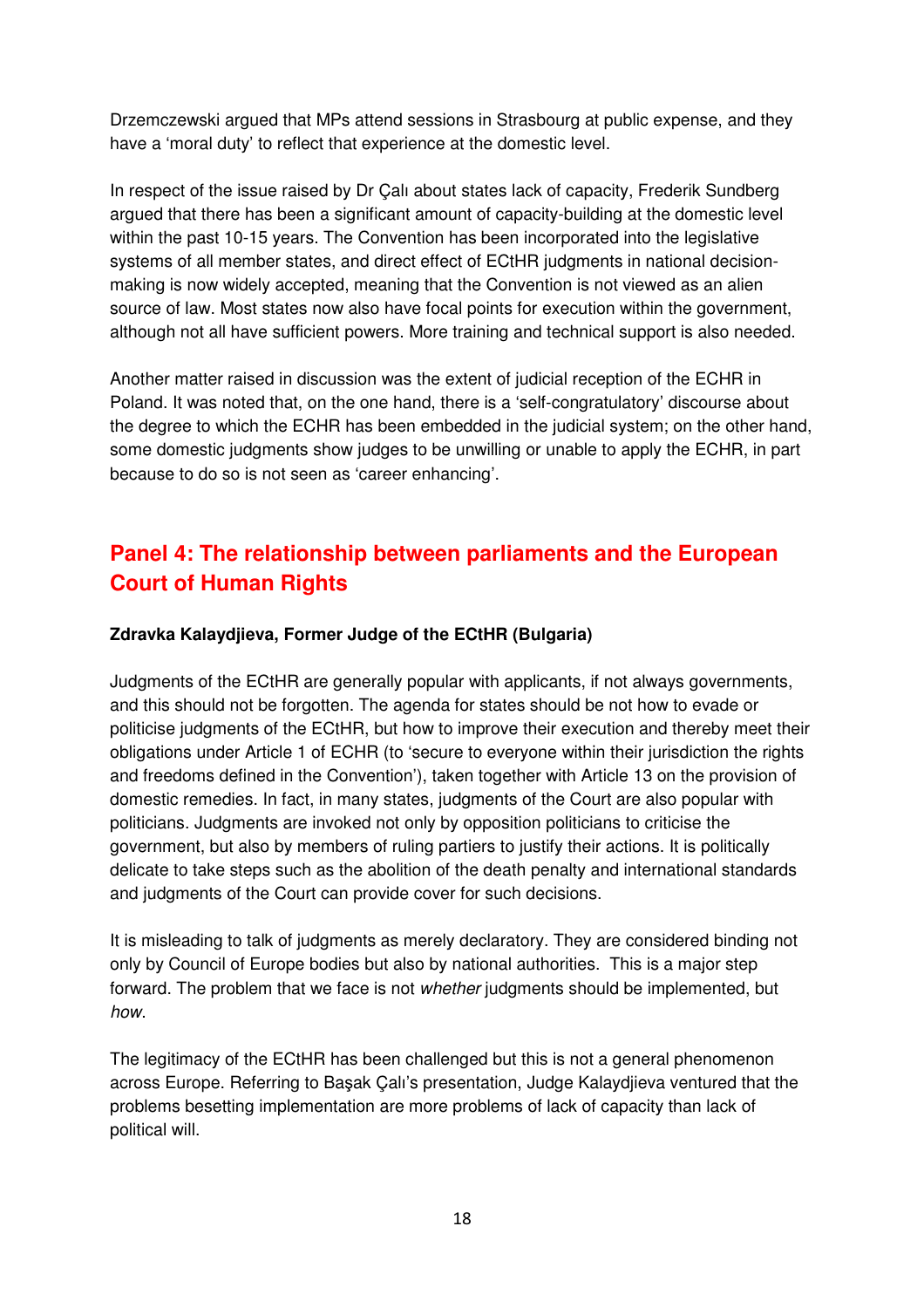What is the Court doing to facilitate implementation? In recent years, it has taken a more proactive approach to tackling the backlog of applications. One response was in the handling of repetitive cases under the pilot judgment procedure. This is a 'remarkable instrument' in the dialogue between the national authorities, the Court and other Council of Europe institutions. Problems of length of domestic legal proceedings are widespread, including in Bulgaria, and while the Council of Europe cannot solve this dysfunction, judgments have at least led to the provision of adequate redress for victims. In Neshkov and Others v Bulgaria (January 2015), the Court identified serious and persistent problems within the prison system. It required Bulgaria to set up, within 18 months from the date on which the judgment becomes final, a combination of effective remedies in respect of poor conditions of detention that have both preventive and compensatory effects. The Court was also able to indicate good practice in other states. In the view of Judge Kalaydjieva, where domestic capacity is deficient, it is helpful for the Court to indicate in its reasoning the precise nature of the problem identified and possible solutions at the national level, rather than in every case leaving it to the discretion of the national authorities.

A key issue is what happens to a judgment at the national level. Where does the information go? Who has access to it? Who analyses it? Who is capable of synthesising it and 'spoon feeding' it to the decision-makers (including those at local level) who may need to be involved in designing the remedy? This also raises the question of how far national authorities communicate with each other. The principle of subsidiarity is very important where national authorities cooperate with the Strasbourg institutions; but it does not work well in the face of inactivity at the domestic level.

#### **Egbert Myjer, Former Judge of the ECtHR (Netherlands)**

Judge Myjer posed the question, 'how does the Court view the role of parliamentarians?'. He suggested that parliamentarians should take their own role in relation to the Convention seriously. In essence, this means ensuring that governments do what they have solemnly promised to do according to Articles 1 and 46 of the ECHR. This obligation has been reaffirmed in the high-level declarations at Interlaken, Izmir, Brighton and Brussels. Subsidiarity is a key notion, and under Protocol No. 15, states decided to enshrine it in the Preamble to the ECHR, along with the doctrine of the margin of appreciation. The import of this reform is doubtful, Judge Myjer argued, since the Court already takes the notion of subsidiarity seriously, as evidenced, for example, in the case of SAS v France.

What does the Court expect from national parliaments? The ECHR lays down a minimum standard and states should not try to walk 'too close to the edge'. Parliaments are better advised to stay on the safe side of the line, rather than risk being found in violation in Strasbourg. Governments may plead a lack of resources to implement ECHR standards or ECtHR judgments, but parliaments should not view this as an acceptable excuse.

Parliamentarians should also acquaint themselves with the way in which the Convention system works; for example, the fact that on average more than 95 per cent of applications are found to be inadmissible. Referring in particular to the UK, Judge Myjer noted that some governments have acted as if judgments of the ECtHR can be ignored. To act in this way is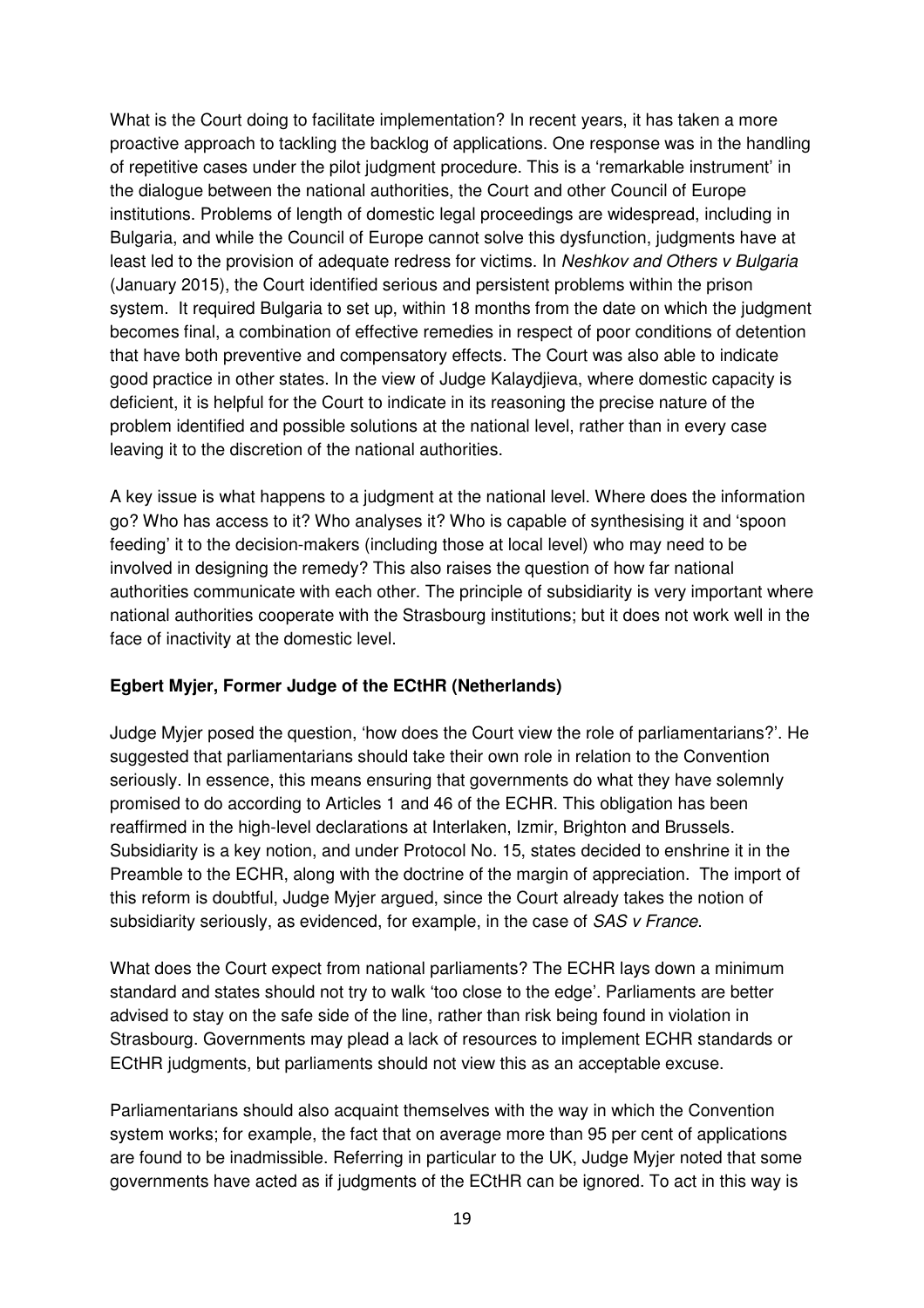to 'put a bomb under the whole system'. Not only should states implement judgments against them, but they should also seriously consider the implications of judgments against other states for their own legal order, in line with the principle of res interpretata.

Another role for parliamentarians is to ensure that governments abide by their duty under Article 50, which states that 'expenditure on the Court shall be borne by the Council of Europe'. Parliamentarians should also scrutinise the process by which three suitable candidates for the position of judge of the Court are nominated at the national level. The criteria set out under Article 21 of the ECHR have been further elaborated by the Council of Europe and it is imperative that national authorities nominate candidates based on these criteria and not according to domestic political factors.

To what extent can national parliaments 'earn' the deference of the Court through the quality of their deliberation? The first priority is to ensure that at the national level there is verification of draft laws, existing laws and administrative practice with the standards laid down in the Convention, as interpreted by the Court (in line with CM Recommendation Rec(2004)5 ). Parliamentarians should assure that the national legislative process is clear and thorough. The quality of parliamentary and judicial review of the necessity of a measure is of particular importance, including to the application of the margin of appreciation. Even long-established national laws may be found to be out of step with European standards, as evidenced by the case of Tyrer v UK (1978) on the use of judicial corporal punishment.

When there is abroad European consensus, the margin of appreciation will be smaller. However, there are exceptions in cases where there are serious moral and ethical issues at stake. In A, B and C v Ireland, concerning Ireland's unusually restrictive abortion laws, the Court held that the existence of a consensus could not be determinative. The Court looked carefully at the protracted public and parliamentary debate in Ireland and the fact that there had been referenda on the issue.

The judgment of Animal Defenders International v UK also illustrates the seriousness with which the Court takes the principle of subsidiarity. The Grand Chamber departed from the Court's previous case law in ruling 9-8 that the UK's ban on political advertising on television did not violate Article 10 (the right to freedom of expression). The decision could easily have gone the other way if it had not been for the quality and depth of the deliberation within parliament and the weight attributed to it by the majority in the Grand Chamber.

#### **Murray Hunt, Legal Adviser, Joint Committee on Human Rights, UK**

Murray Hunt addressed possible UK Government proposals to reform human rights law in the UK, as set out in the Conservative Party's manifesto for the May 2015 general election. The manifesto proposes, among other things, to 'scrap the Human Rights Act' (which incorporates the Convention into UK law) and replace it with a 'British Bill of Rights' in order to 'break the formal link' between UK courts and the ECtHR and make the Supreme Court 'the ultimate arbiter of human rights matters in the UK'. If this were to happen, it would make the UK the only Council of Europe state to have dis-incorporated the Convention. Moreover, if the Government seeks to legislate for an opt out of its obligations under Article 46(1) of the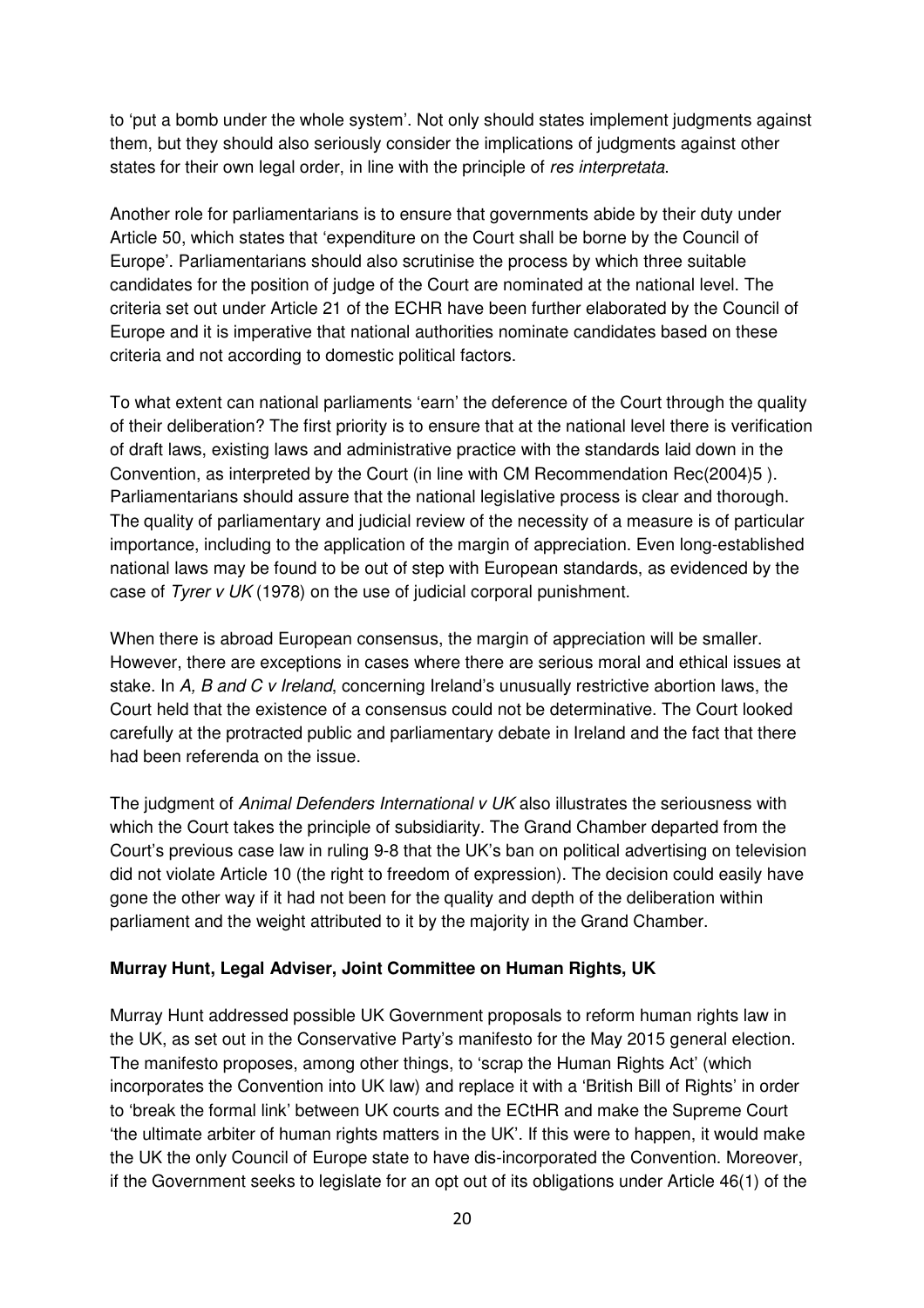ECHR, by making ECtHR judgments merely advisory in the UK, Parliament will need to scrutinise carefully whether this would be compatible with the UK's continued membership of the Convention and is consistent with the commitment elsewhere in the governing party's manifesto that the UK will 'continue to support universal human rights' in its foreign policy.

A big task now lies before the UK Parliament to scrutinise the measures that the UK Government proposes to take. The role of legal advisers to Parliament is to ensure that it is made aware of and fully advised about the legal implications of any proposed legislation.

The UK has an excellent record in complying with ECtHR judgments. However, there are some judgments which have not been implemented after delays of many years, notably the Hirst judgment on prisoner voting. In its most recent report on human rights judgments, the cross-party JCHR stated that:

 Judgments of the European Court of Human Rights are not merely advisory. States are under a binding legal obligation to implement them, an obligation voluntarily assumed by the UK when it agreed to Article 46(1) of the European Convention on Human Rights. Compliance with the judgments of the Court concerning prisoner voting is therefore a matter of compliance with the rule of law.

#### The JCHR adds that:

 The UK enjoys a hard-earned international reputation as a State which values and exemplifies a commitment to the rule of law. That reputation underpins much of its power and influence over the behaviour of other States … The UK Government's continuing failure to amend the law in response to the *Hirst* judgment undermines its credibility when invoking the rule of law to pressurise Russia—and other countries in a similar position—to comply with its international human rights obligations.

These passages demonstrate what a human rights committee as a voice in parliament can do, particularly if it has expert legal advice. It can make parliament aware of the implications of executive action for human rights and the rule of law.

Within the Council of Europe, there has lately been a great emphasis on national implementation of the Convention, as interpreted in the Court's case law, and the associated principles of subsidiarity and the margin of appreciation. National parliaments feature prominently in the Brussels Declaration. Indeed, parliaments are the best-placed institution at the domestic level to prevent human rights violations.

What, then, are the implications of the emphasis on subsidiarity for national parliaments, and also for the Court as it seeks to 'send signals' to parliaments? First, it is important that parliamentarians understand what subsidiarity and the margin of appreciation mean. In the UK, subsidiarity is often misunderstood as meaning that the Convention is secondary to national law. The margin of appreciation is mistakenly understood to refer to areas of decision-making that the Court does not enter into, akin to a zone of exclusive national competence and discretion. These misunderstandings have dominated debate in the UK. For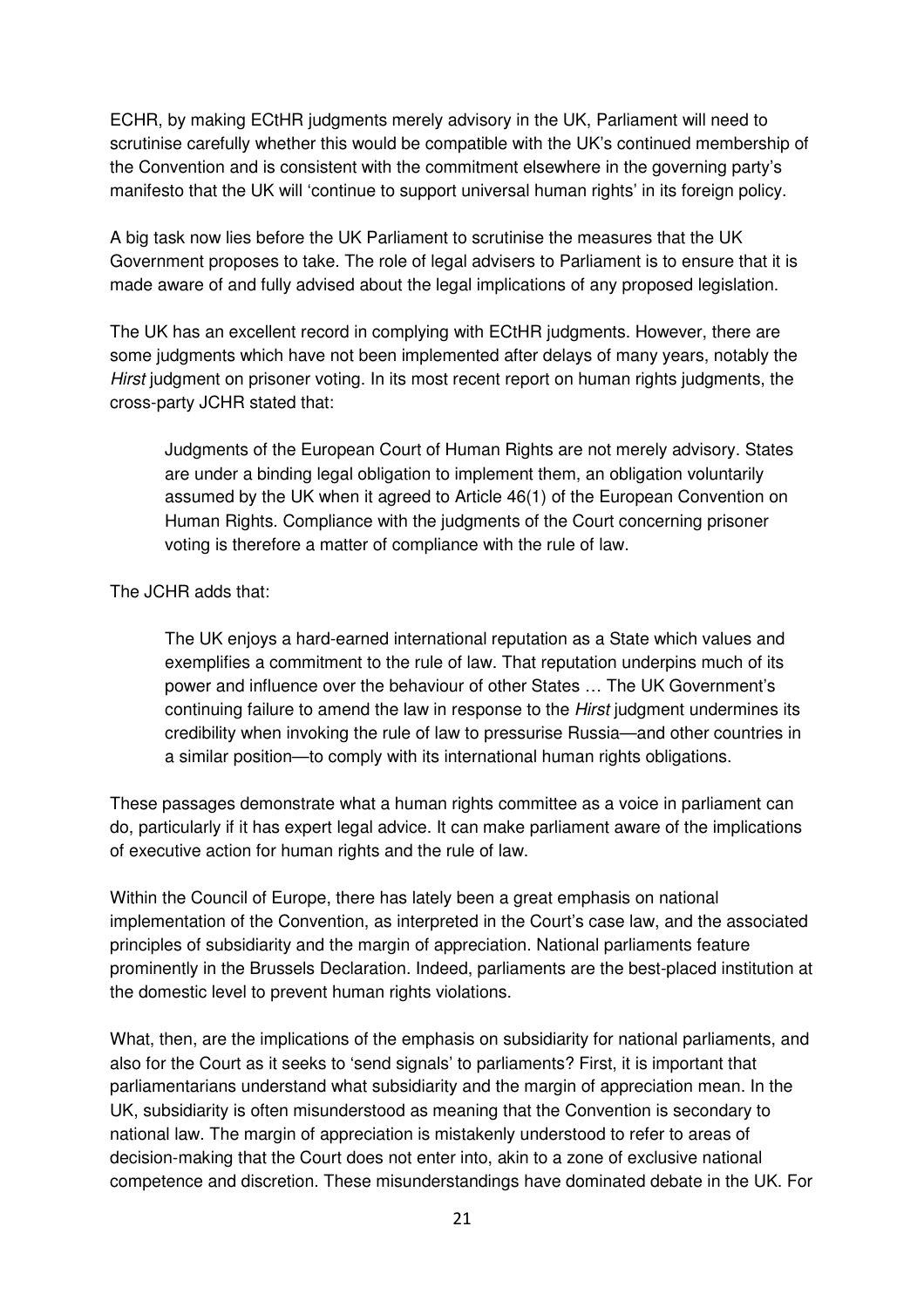this reason, Protocol No. 15 creates an opportunity to educate parliamentarians about what these concepts mean in Convention law. The JCHR published a report on Protocol No. 15, which sought to draw attention to the prevalent misunderstandings and to make parliamentarians aware that subsidiarity reinforces the primary obligation on states to implement Convention rights for everyone in their jurisdiction. Similarly, parliamentarians need to understand that the margin of appreciation means that states can 'earn' the deference of the Court if they can demonstrate that their laws and policies have been properly reviewed for Convention-compatibility.

Animal Defenders International v UK and SAS v France are recent examples of the Court's new approach of spelling out to states what the margin of appreciation means; i.e. that it is in the interests of governments to do thorough and reasoned assessments of legislation for its impact on Convention rights, and to make this information available to parliaments. It is also in the government's interest to facilitate parliamentary debate about the Convention compatibility of legislation. Thus, if they are properly understood, the principle of subsidiarity and the doctrine of the margin of appreciation are 'engines' of national implementation.

There are other ways in which parliamentary human rights committees can become involved in respect of the Convention. One is to hold hearings in parliament with the national ECtHR judge. The aim of such hearings is not to hold the judge to account or to discuss individual cases. Rather, the aim is to inform parliamentarians about the Convention system, and bridge the gap that often exists between democratically-elected decision-makers and the Strasbourg institutions. Sir Nicolas Bratza, when he was the UK judge, did a superb job of answering questions before the JCHR. Committee members have also visited Strasbourg to meet judges in situ and this also helps to raise awareness and understanding of the relationship between national parliaments and the Strasbourg Court.

#### **Discussion after Panel 4**

There was discussion about the possible risks associated with the Court's new emphasis on reviewing the quality of democratic deliberation in order to inform its adjudication. For example, important discussions in parliament may take place without being documented. In other cases, there may be debate in wider society rather than on the floor of parliament. What appears to be perfunctory debate in parliament may therefore be informed by discussions elsewhere any may still produce a good outcome from the perspective of Convention compatibility. Moreover, the Court's emerging doctrine of due deference towards reasoned democratic deliberation needs to take account of the fact that there are areas where the state should not enjoy any deference, notably the 'pre-democratic' rights such as the absolute prohibition of torture. The Court also needs to send strong signals about the importance of rights which enable democracy, understood as more than simply majoritarian decision-making. What is required from the Court is a more nuanced doctrine of due deference than the one that has thus far been articulated. It was noted that most of the judgments in which the Court has expressly deferred to the outcome of parliamentary deliberation concern new legislation which engages qualified rights and which has been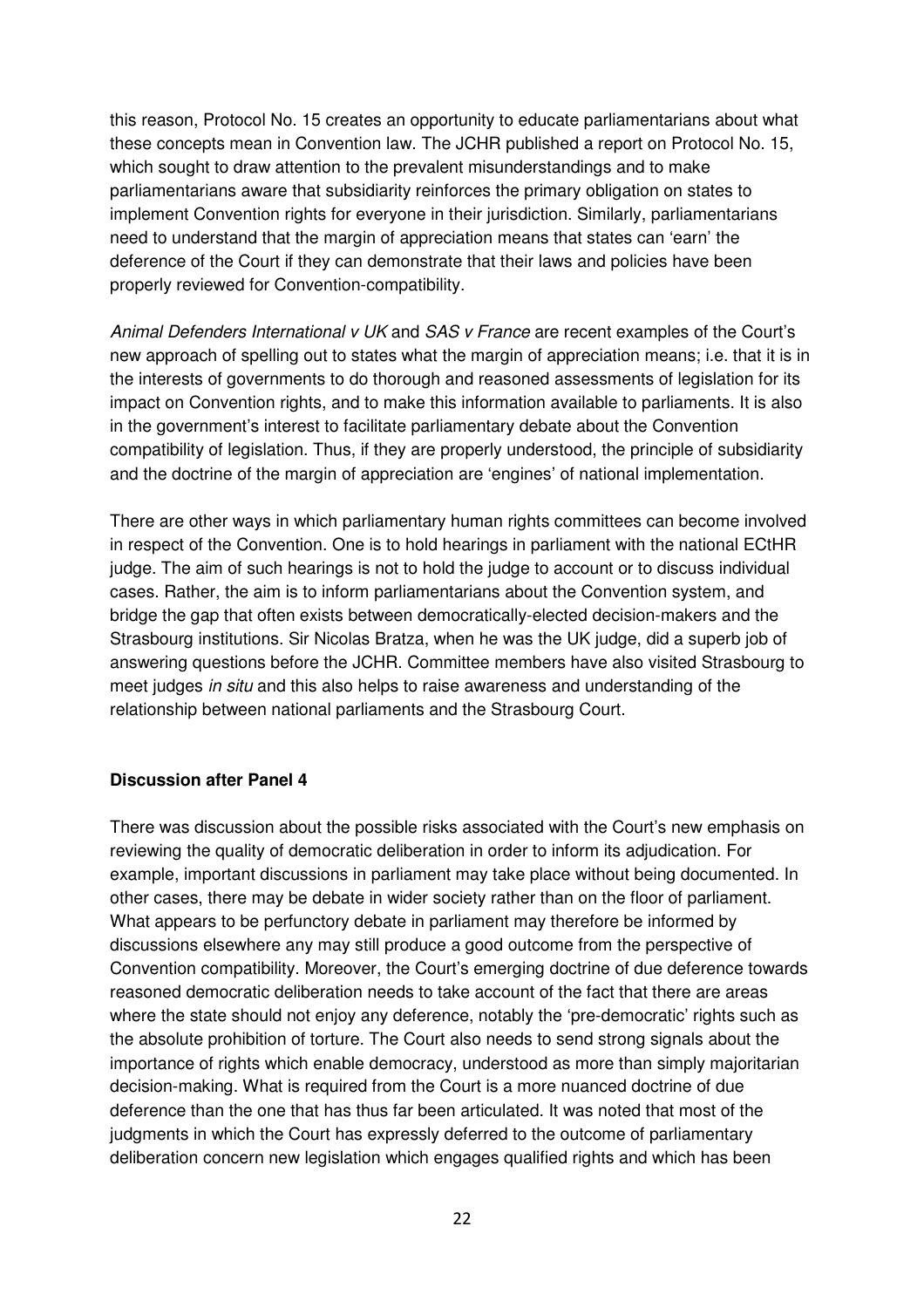debated by parliament with thorough and reasoned assessment of the competing interests at stake and the proportionality of any restrictions on rights.

Judge Kalaydjieva (who was among the dissenters in the Animal Defenders International case) argued that the most important factor for the Court is whether a law is compliant with the ECHR, as interpreted by the Court in its previous case law; the volume of parliamentary debate, or whether that is documented, is in her view a secondary factor.

Murray Hunt agreed that the developing due deference approach of the Court is not without problems. It should not be applied in inappropriate contexts, such as in relation to rights, like the right not to be subjected to torture, which are not capable of justified limitation. In addition, the question of how the Court assesses the quality of parliamentary deliberation is challenging. The Court needs to take into account not only debate on the floor of parliament but also, for example, committee reports, preparatory material, impact assessments, and consultation documents. An associated risk is that governments and parliaments adopt a 'tick box' approach to try to satisfy the Court, leading to an undue emphasis on purely procedural matters. However, the Court has already responded to this risk in Shindler v UK, concerning the restriction on voting rights of UK citizens who have been non-resident for 15 years or more. The Court noted that the UK Parliament had sought to weigh the competing interests and to assess the proportionality of the 15-year rule. However, 'This is not to say that because a legislature debates, possibly even repeatedly, an issue and reaches a particular conclusion thereon, that conclusion is necessarily Convention compliant. It simply means that that review is taken into consideration by the Court for the purpose of deciding whether a fair balance has been struck between competing interests' (para 117).

# **Closing remarks – Dr Alice Donald, Middlesex University**

The conference has thrown a spotlight on the role of parliamentary actors within the Convention system, both at the domestic level and within the Parliamentary Assembly. The obligations under the Convention fall upon the state. However, states are not unitary actors; rather, they are a collection of actors each with separate motivations, capacities and interests. There is not only one 'political will' but many.

Parliaments can be a galvanising force, but also an obstructive one, since the process of implementing Convention standards and ECtHR judgments is an inherently political one. The conference has drawn attention to the different ways in which parliaments may lack capacity – in relation to information, expertise, and institutions, as well as their ability to interact with other branches of the state or Strasbourg bodies. However, awareness of these potential deficiencies helps to identify how to strengthen the capacity of parliaments in order that they can fulfil both the 'efficiency' and 'legitimacy' imperatives identified by several speakers.

Both within scholarship and practice, it is important to develop a greater understanding of the role that parliaments  $do -$  and should play  $-$  in the protection and realisation of rights. The Council of Europe has shown an increasing recognition of the centrality of the parliamentary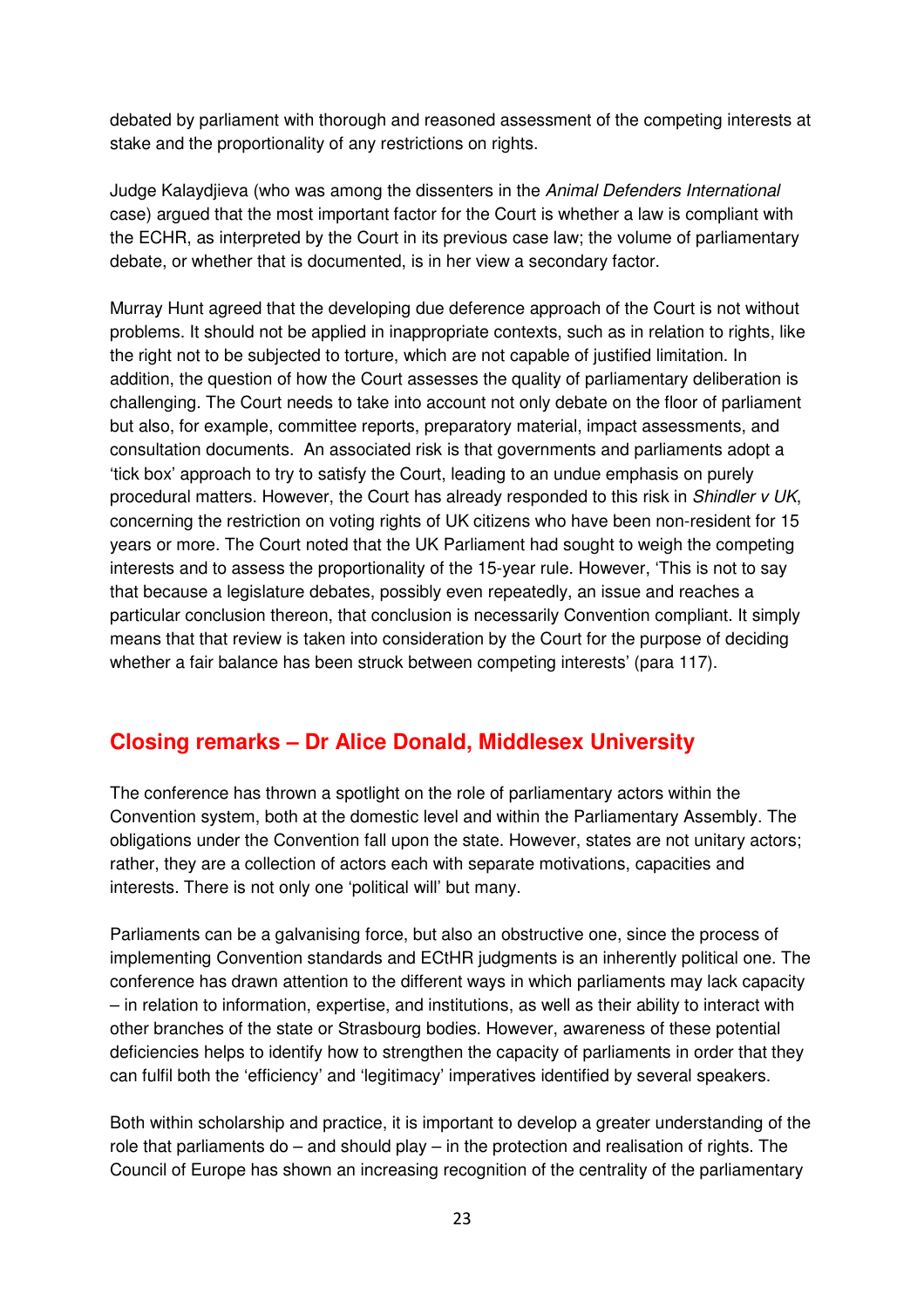role. Governments recognised it in the Brussels Declaration. The Parliamentary Assembly continues to encroach on the still dominant, but no longer exclusive, supervisory role of the CM, as well as doing valuable capacity-building work both with MPs and parliamentary staff. For its part, the Court has shown itself to be increasingly attuned to the relevance of domestic democratic deliberation to its own determinations.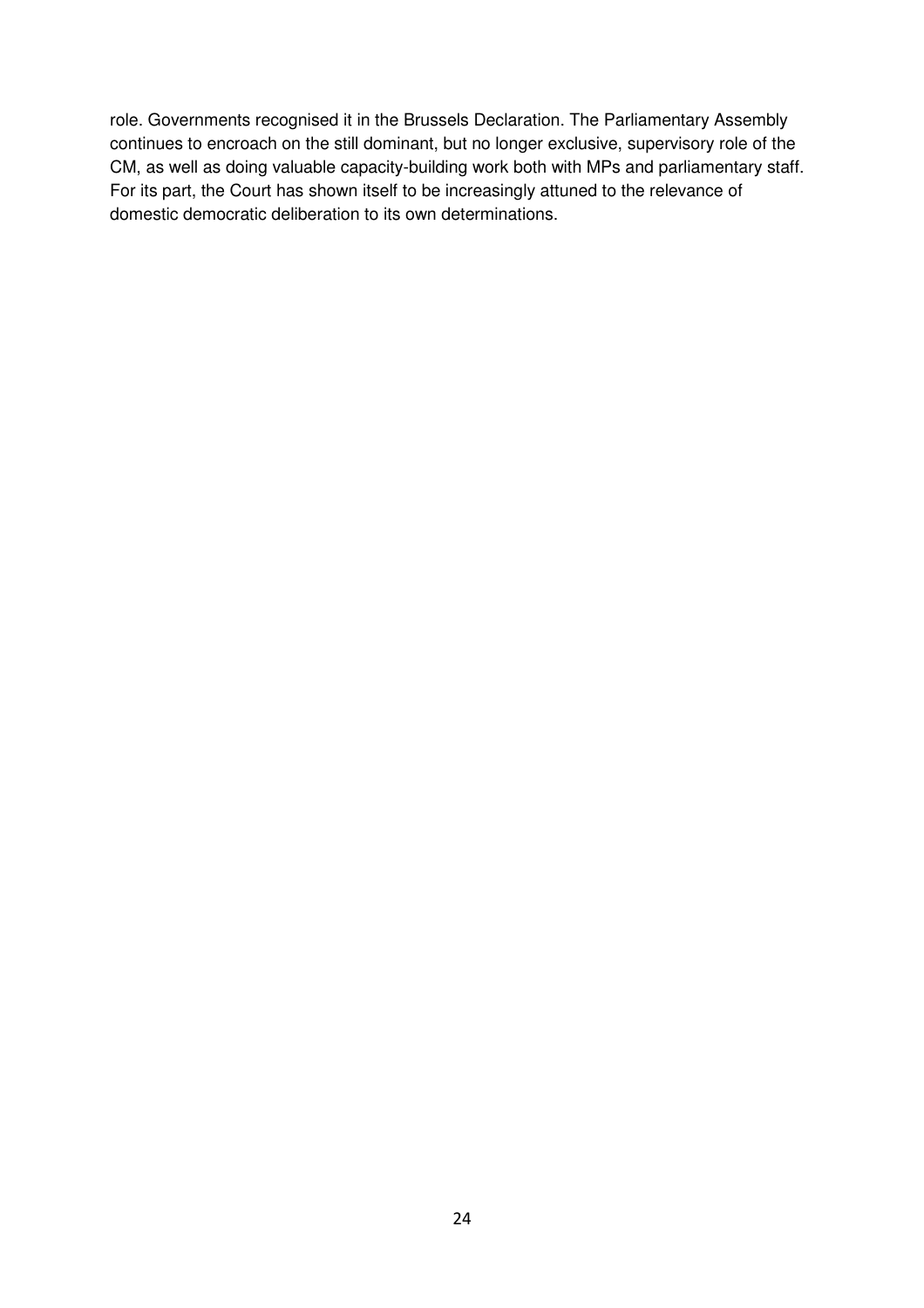# **Appendix: Draft Principles and Guidelines on the Protection and Realisation of the Rule of Law and Human Rights**

These Draft Principles and Guidelines have been drafted by Murray Hunt, Legal Adviser to the Joint Committee on Human Rights in the UK Parliament. The Draft Principles and Guidelines presently have no official status but it is anticipated that they will be debated widely with a view to their formal adoption by relevant international, regional and national bodies.

Parliaments have a special role in the protection and realisation of the rule of law, including human rights.

As the pre-eminent representative institution of the State, Parliaments enjoy a special democratic legitimacy. In their capacity as representatives of the people, parliamentarians are key actors in the protection and realisation of human rights and in building a society imbued with the values of democracy, human rights and the rule of law. Parliaments should seek to use their democratic legitimacy to build a culture of respect for and fulfilment of both human rights and the rule of law, founded as far as possible on a national consensus.

Reasonable people can disagree about the scope of a particular human right, the priority to be given to one right over another where rights conflict and the strength of justifications for interfering with human rights. Such disagreement about human rights is legitimate and Parliament, as the representative institution, is a legitimate forum for such disagreement. One of Parliament's most important functions is to represent people's views in the policymaking process. Disagreement about human rights should always take place within the framework of the State's commitments to human rights in both national law (constitutional or otherwise) and international law (including obligations assumed under international human rights treaties).

As an organ of the State, Parliaments share with the Executive and the Judiciary the obligation to respect, protect and fulfil the human rights which are recognised in national law and in international treaties by which the State has agreed to be bound. International and regional mechanisms for protecting human rights are subsidiary to the national machinery. Primary responsibility for securing in national law the rights and freedoms recognised in international treaties, and for ensuring the availability at national level of an effective remedy if those rights or freedoms are violated, rests with the State. Parliaments share that responsibility with the Executive and the Judiciary.

Because of the nature of their functions, and in particular their role in making law, Parliaments are the national authorities which are particularly well-placed to ensure that effective measures are taken to prevent violations, and to ensure that national law provides practical and effective means by which remedies may be sought for alleged violations of rights and freedoms. Their other important function, oversight of the Executive, also makes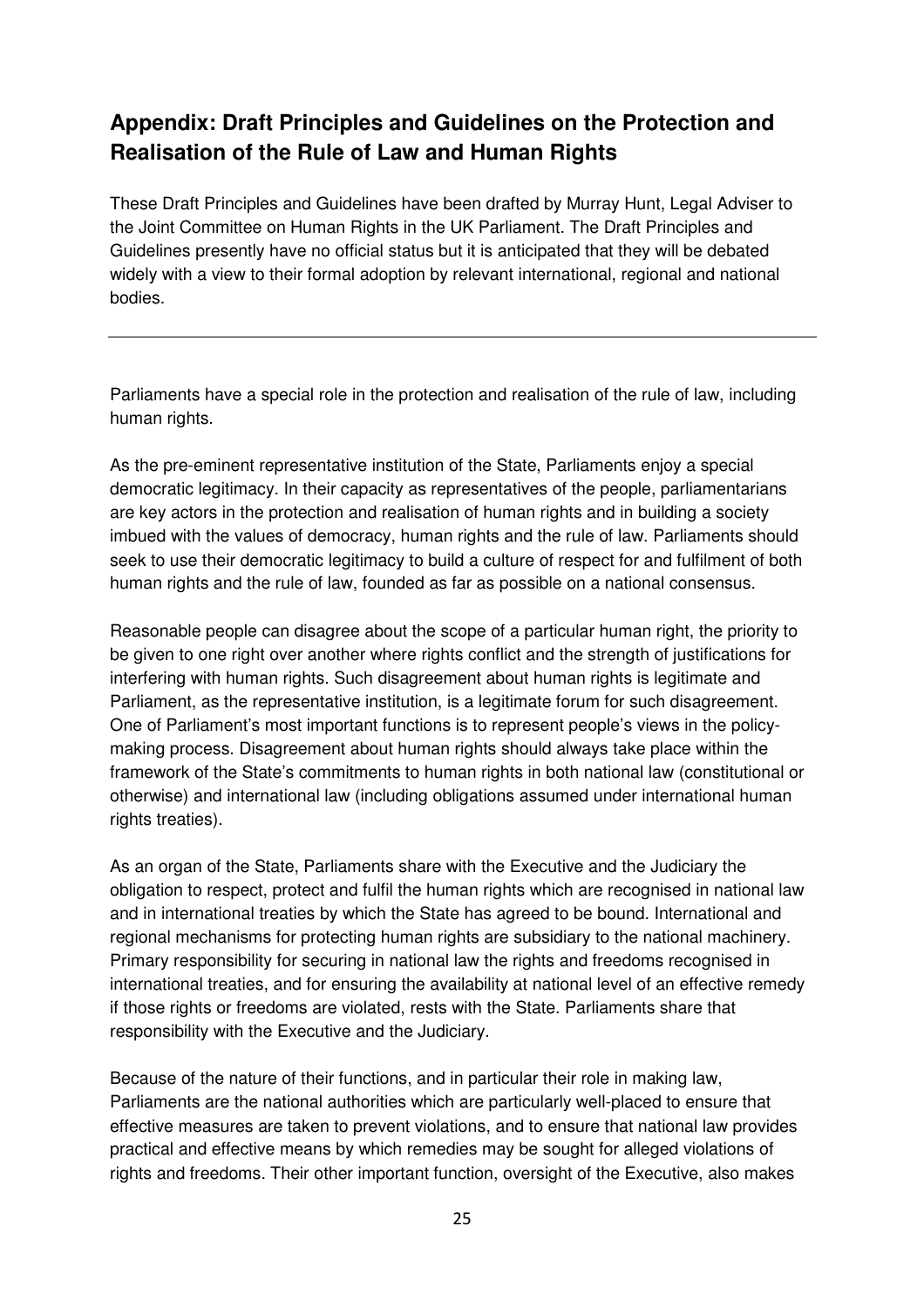them well-placed to monitor the Executive's performance of its own responsibilities to protect and realise human rights and to comply with the rule of law.

These Principles and Guidelines are intended to assist parliaments and parliamentarians everywhere to fulfil their important role in the protection and realisation of human rights in a democracy committed to the rule of law.

#### **I. Parliamentary Structures**

Parliaments should have adequate internal structures to enable them to fulfil their responsibility to protect and realise human rights and uphold the rule of law.

These internal parliamentary structures should ensure rigorous, regular and systematic monitoring of the government's performance of its responsibilities to secure the rights and freedoms recognised in national law and in the State's international obligations.

# A. Specialised Human Rights Committee

Parliaments should identify or establish a specialised parliamentary Human Rights Committee.

The specialised parliamentary Human Rights Committee could be a committee dedicated solely to human rights. Parliaments could, however, identify or establish a relevant parliamentary committee which expressly includes human rights as part of its remit. In these Principles and Guidelines, either type of committee is referred to as 'the Human Rights Committee'.

# B. Mainstreaming Human Rights across Parliament

In addition to establishing a specialised Human Rights Committee, Parliaments should take active steps to mainstream human rights across the entire range of Parliament's activities and functions.

Parliaments should ensure that expert advice on human rights, including but not confined to legal advice, is available to all parliamentary committees and to all parliamentary officials.

All parliamentary committees should identify which human rights are most relevant to their work. They should proactively seek expert advice, including legal advice, about the relevant human rights whenever their work engages a human right.

The parliamentary legal service should include lawyers with expertise in human rights law.

Parliaments should ensure that the necessary institutional safeguards are in place to guarantee the independence of Parliament's legal advisers, including written procedures for dealing with improper pressure from members of Parliament or other parliamentary staff.

The parliamentary legal service should proactively deploy its expertise in human rights law to ensure that Parliament and all parliamentary committees receive expert advice about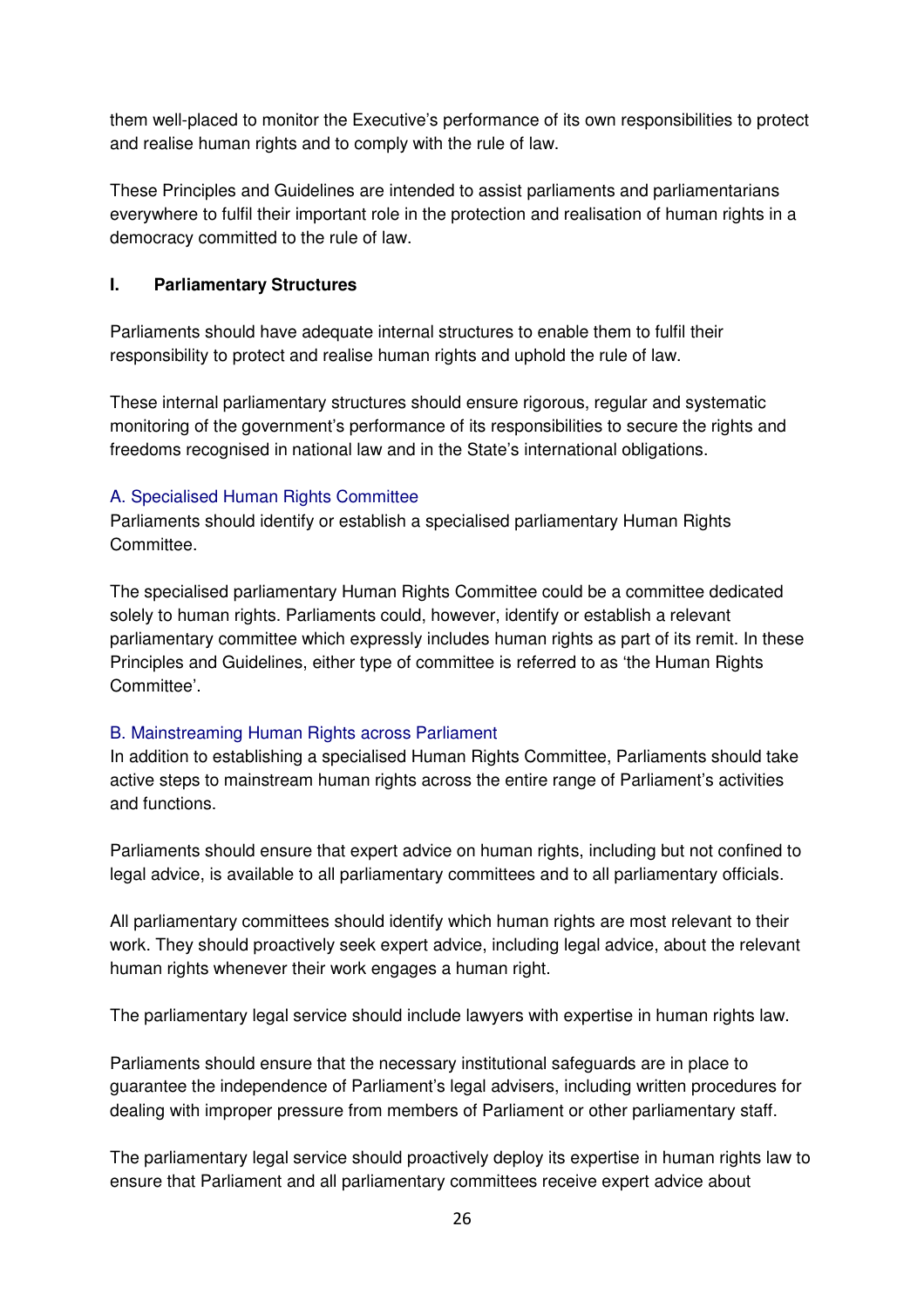relevant human rights law across the full range of their functions and activities, and to assist them to identify when their work engages human rights.

Parliaments should put in place the necessary systems to ensure that the Speaker of the Parliament (or equivalent) is always informed in advance, and if necessary advised, when a parliamentary proceeding engages Parliament's responsibility to protect and/or realise human rights and the rule of law.

Parliaments should ensure that any relevant reports of the specialised parliamentary human rights committee are both drawn to the attention of and made available to members before any parliamentary proceeding which will include consideration of human rights and rule of law issues.

Parliaments should ensure that any relevant reports of the National Human Rights Institution are both drawn to the attention of and made available to members before any parliamentary proceeding which will include consideration of human rights issues.

# C. Budgets

Parliaments have a special role in the determination of budgetary allocations and should seek to use all appropriate opportunities to ensure that due priority is given in the setting of national budgets to the fulfilment of the State's human rights obligations.

# **II. The Specialised Parliamentary Human Rights Committee**

#### A. Establishment

The specialised parliamentary Human Rights Committee must be established by Parliament, not the Executive, and its permanent existence should be enshrined in Parliament's Standing Orders.

#### B. Remit

The remit of the specialised parliamentary Human Rights Committee should be broadly defined. It should concern human rights in the State in question and should reflect the fact that Parliament has the obligation both to protect and to realise human rights in that State.

It may not be part of the Human Rights Committee's remit to consider individual complaints, other than as examples of a more general human rights issue.

The remit of the specialised Human Rights Committee should be defined in such a way as to enable the committee to take into account all relevant sources of human rights standards in both national and international law.

#### C. Composition and Guarantees of Independence and Pluralism

The independence of the parliamentary Human Rights Committee from both the Government and non-state actors, including NGOs, is vital to its credibility.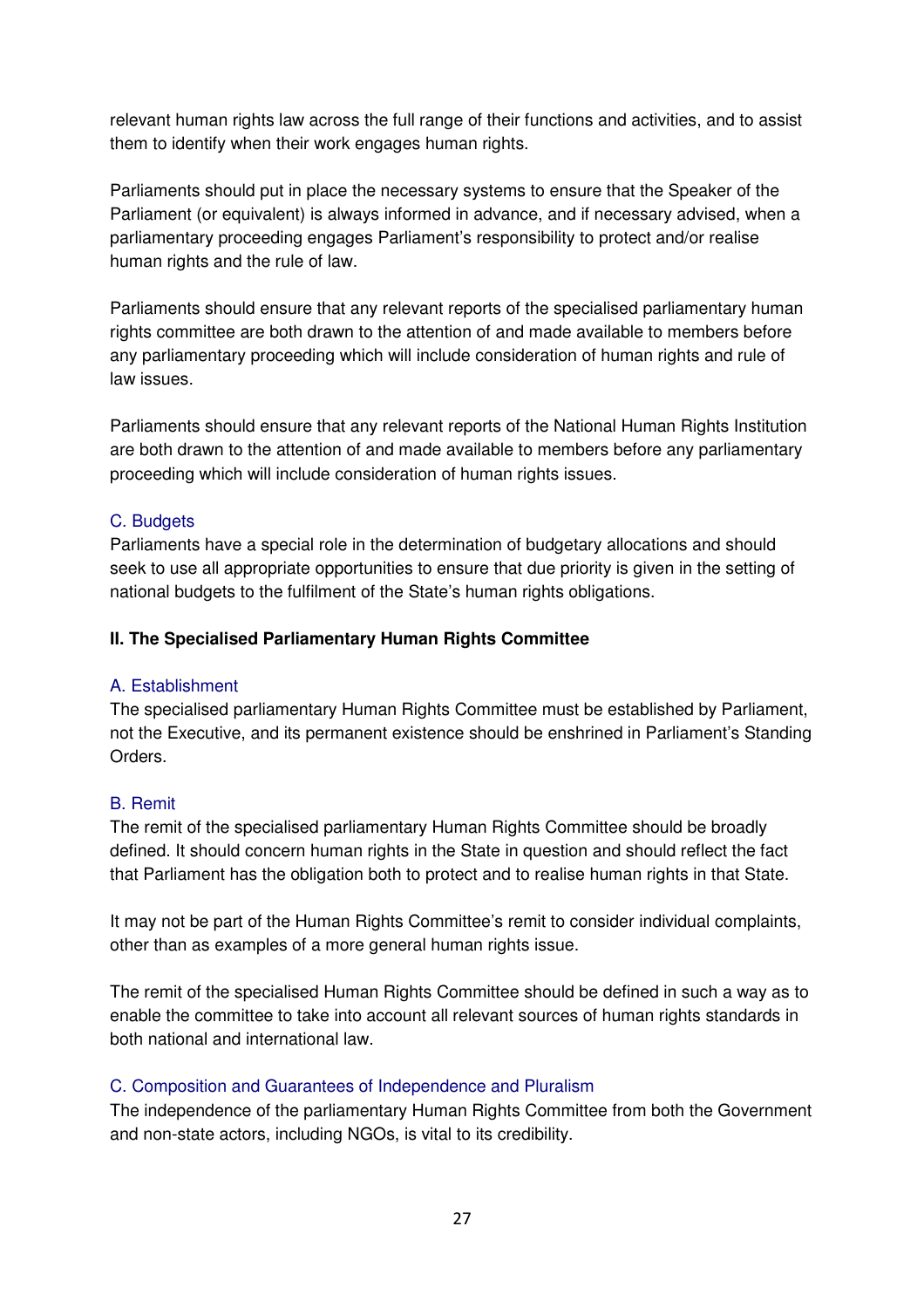The composition of the Human Rights Committee should be defined in such a way as to ensure that there can be no Government majority on the Committee.

The composition of the Human Rights Committee should be as inclusive as possible of all the parties represented in the parliament and should reflect the principles of pluralism and gender balance.

Bicameral parliaments should consider whether the Human Rights Committee should be a Joint Committee of both Houses where possible.

Members of the Human Rights Committee should be appointed by a transparent process which commands public trust and confidence in the independence of the Committee.

Parliaments should ensure that mechanisms exist for any possible conflicts of interest to be declared by members of the Human Rights Committee.

Members of the Human Rights Committee should have a proven expertise and interest in human rights.

Members of the Government should be ineligible to be members of the Human Rights Committee. A member of the Human Rights Committee who is appointed to the Government should immediately resign from the Committee.

The Chair of the Human Rights Committee should be elected by members of Parliament and should be a senior parliamentarian of proven independence.

# D. Powers

The Human Rights Committee should have the power

- to initiate inquiries of its own choosing
- to compel witnesses to attend, including Government ministers
- to compel the production of papers
- to hold oral evidence hearings
- to conduct visits, including visits abroad
- to access places of detention without notice
- to report to Parliament
- to make recommendations to the Government.

Where possible, the Human Rights Committee could have various powers of initiative, including the power:

- to initiate parliamentary debates on its reports or on subjects of its choosing
- to propose amendments to legislation
- to introduce bills into Parliament concerning matters within its remit.

#### E. Staff

The Human Rights Committee should be supported by specialised staff with expertise in human rights law and policy.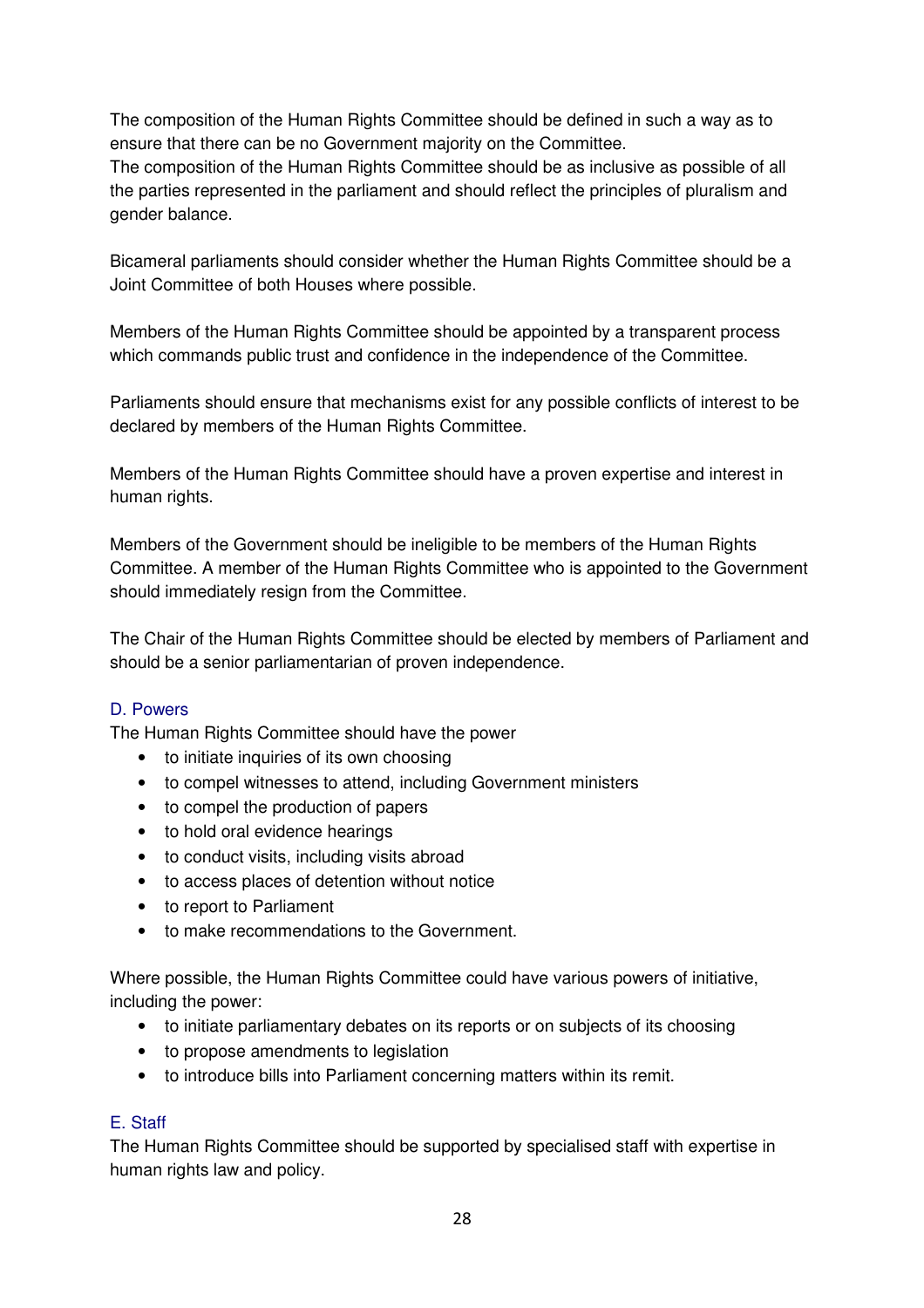In order to ensure the independence of the Human Rights Committee, including the appearance of independence, the staff of the Committee should not be on secondment either from Government or from NGOs.

# **III. Functions of the Human Rights Committee**

The principal function of the specialised Human Rights Committee should be to inform parliamentary debate about human rights by:

- Advising Parliament about the human rights which are relevant to any issue being considered by Parliament
- Identifying the relevant factual questions which must be answered if Parliament is to be satisfied that it is acting compatibly with human rights
- Obtaining information from the Government about the justification for actions or inaction which affect human rights
- Advising Parliament about the human rights framework in which human rights issues should be considered by Parliament.

# A. Core Functions

#### (1) Legislative Scrutiny

The Human Rights Committee could systematically scrutinise all Government Bills for their compatibility with human rights.

To facilitate such legislative scrutiny, the Human Rights Committee could ask the Executive to report systematically to Parliament on the compatibility of draft legislation with human rights.

The Human Rights Committee could seek to identify opportunities for Parliament to legislate to give effect or better effect to human rights obligations, including the implementation of treaty obligations, recommendations of the treaty bodies and judgments of Courts (national or international) concerning human rights.

#### (2) Scrutiny of Executive Response to Human Rights Judgments of Courts

The Human Rights Committee could systematically scrutinise the Executive's response to court judgments against the Government concerning human rights, including the judgments of international courts, with a view to reporting to Parliament on the promptness and adequacy of the Executive's response.

To facilitate such scrutiny, the Human Rights Committee could ask the Executive to report at least annually to Parliament on its responses to human rights judgments.

The Human Rights Committee could monitor relevant developments in human rights law, including judgments of international courts in cases against other States, with a view to identifying possible implications for national law, policy or practice.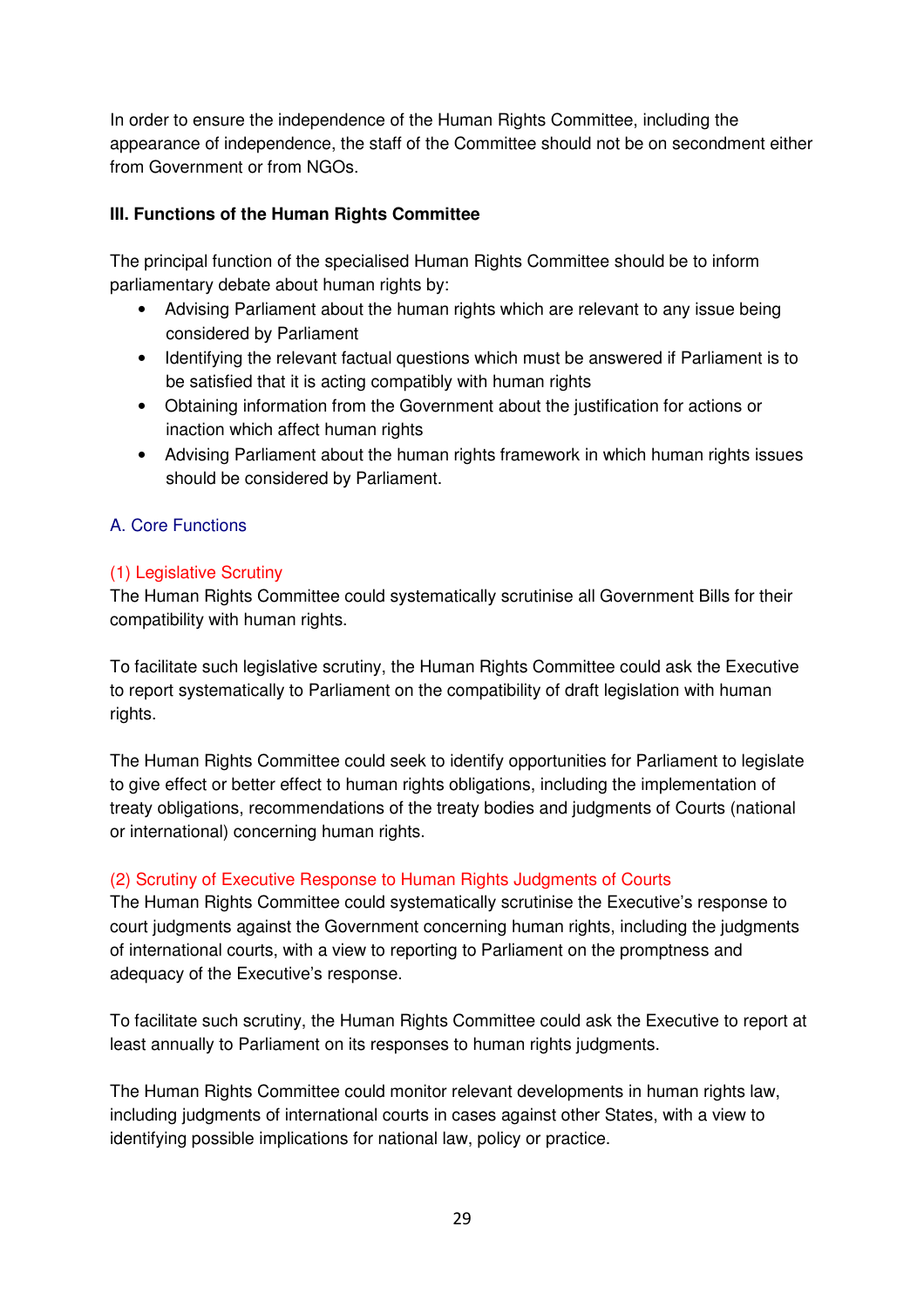# (3) Scrutiny of Compliance with and Implementation of International Human Rights **Obligations**

The Human Rights Committee could monitor the State's compliance with and implementation of its international human rights obligations.

## (a) Scrutiny of State's Compliance with Existing International Human Rights Treaties

The Human Rights Committee could scrutinise the State's reports to the UN treaty bodies, and any other compliance reports provided by the Executive to any other international mechanism concerning human rights.

The Human Rights Committee could consider sending any relevant report it has published directly to the monitoring bodies, and in appropriate cases sending a representative of the Committee to attend any relevant hearing before the monitoring bodies.

The Human Rights Committee could monitor the Executive's response to the Concluding Observations of the UN treaty bodies and seek opportunities to follow up the most significant of the recommendations contained in those Observations.

#### (b) Scrutiny of International Treaties Prior to Ratification

The Human Rights Committee could scrutinise proposed human rights treaties, and other international treaties with implications for human rights, and report to Parliament thereon, prior to their ratification.

Pre-ratification scrutiny of treaties could include scrutiny of the Government's justification for any proposed reservations or interpretative declarations to the treaty.

#### (c) Scrutiny of State of Accessions/Ratifications

The Human Rights Committee could ascertain and keep under review the Government's reasons for not acceding to or ratifying existing international human rights treaties.

#### (4) Inquiries into Topical Human Rights Issues

The Human Rights Committee could hold inquiries into topical issues concerning human rights, particularly in areas where there is concern about the country's compliance with its human rights commitments whether national or international.

The Human Rights Committee could develop a rigorous methodology for ensuring that it only conducts such inquiries where it is satisfied that it is uniquely placed, as a specialised parliamentary committee, to make a significant contribution to public understanding of the issue in question, over and above that made by other bodies, including national human rights institutions, or other parliamentary committees.

#### (5) Scrutiny of Government Policy Generally for Human Rights Compatibility

The Human Rights Committee may choose not to confine itself to scrutiny of legislation but could also scrutinise Government policy generally where it has significant human rights implications, in order to assist Parliament perform its function of oversight of the Executive.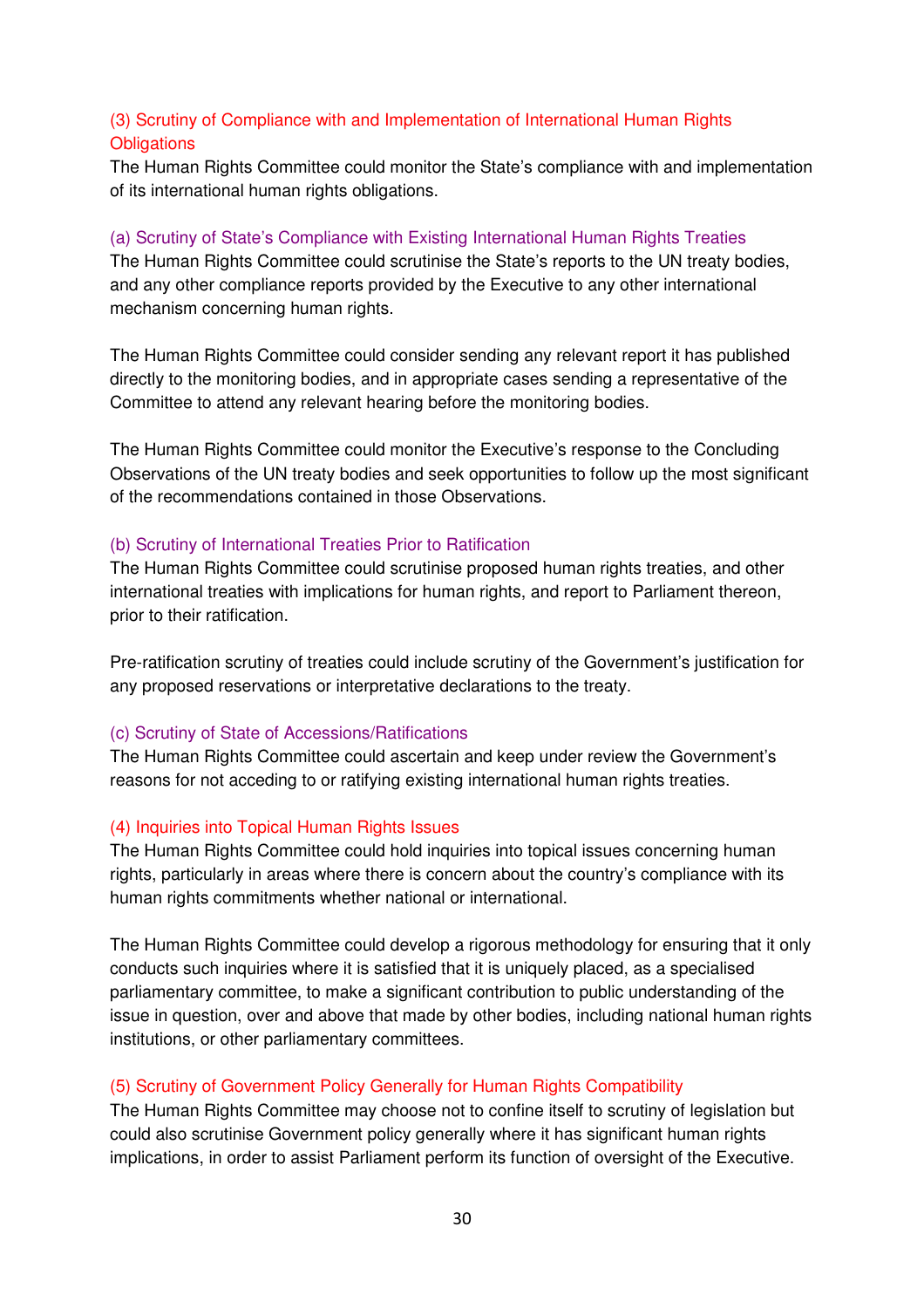# (6) Monitoring the Adequacy of the National System for the Protection of Human Rights

The Human Rights Committee could keep the practical effectiveness of national mechanisms for the protection and realisation of human rights under review, including in particular:

- The adequacy of legal remedies
- Access to legal remedies
- The availability of effective alternatives to legal remedies.

#### B. Desirable but Non-core Functions

The Human Rights Committee could also develop the following desirable but non-core functions.

#### (1) Pre-legislative Scrutiny

The Human Rights Committee could also scrutinise Government policy proposals raising significant human rights issues which are likely to become legislative proposals.

#### (2) Post-legislative Scrutiny

The Human Rights Committee could also conduct post-legislative scrutiny of legislation with significant human rights implications on which it reported during the legislation's passage through Parliament.

#### (3) Scrutiny of Secondary Legislation

If resources permit, the Human Rights Committee could also scrutinise secondary legislation for human rights compatibility. Parliaments should ensure that mechanisms exist for identifying significant human rights issues raised by secondary legislation.

#### **IV. Working Methods of the Human Rights Committee**

The Human Rights Committee should publish a statement of its working practices. It should keep its working practices under regular review in the light of practical experience.

#### A. Priority Policy

The parliamentary Human Right Committee should, after public consultation and discussion with, amongst others, NHRIs, publish an explicit priority policy indicating the human rights issues it proposes to prioritise in its work programme, and the criteria according to which it will assess the significance of a human rights issue when deciding on its priorities.

#### B. Decision by Consensus

The Human Rights Committee should strive to reach consensus on the issues on which it reports, so far as it is possible to do so.

#### C. Transparency

The Human Rights Committee should maintain an up-to-date website, on which all relevant documents are publicly accessible.

All correspondence with the Human Rights Committee shall be published on the Committee's website as soon as possible after it has been sent or received.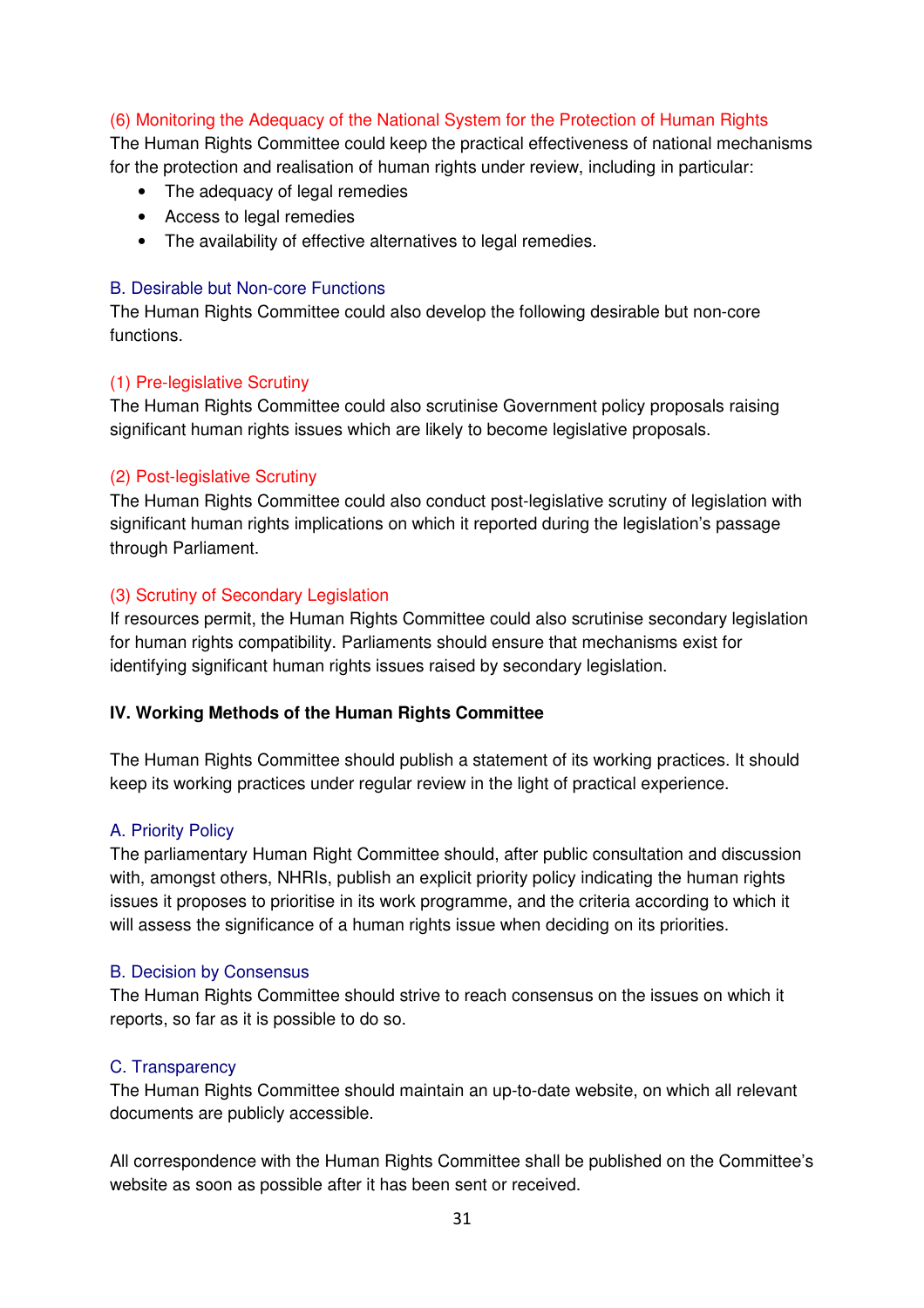In order to maintain public trust and confidence the Human Rights Committee should, so far as possible, avoid considering confidential material when it is carrying out its functions.

# D. Civil Society

The Human Rights Committee should conduct its work in such a way as to provide opportunities for civil society to have a direct input into parliamentary consideration of human rights issues.

## E. Reporting

The Human Rights Committee should report regularly to Parliament on its activities in the performance of its functions.

The Human Rights Committee should report annually to Parliament on its activities during the year and on the outcome of every review of its working practices.

The Human Rights Committee should expect the Executive to respond within a reasonable time to recommendations it makes in its reports.

# F. Follow up

The Human Rights Committee should seek to follow up its reports and recommendations, including by seeking opportunities for parliamentary debate or Executive action.

#### **V. Key Relationships**

Parliaments and the parliamentary Human Rights Committee should develop and maintain consistent and effective working relationships with a range of key interlocutors. Such relationships should be established and maintained at the level of both members and officials.

#### A. Relationship with the Executive

Parliaments and the Human Rights Committee should help the Executive to understand how Parliament will fulfil its responsibilities to protect and realise human rights by developing, in close consultation with the Executive, detailed guidance for the Executive in respect of each of the functions identified above.

#### B. Relationship with Courts

Parliaments should seek to ensure that mechanisms are in place, which are consistent with the important principle of the separation of powers, for representative judicial views to be made available to Parliament to assist it in its scrutiny of laws or policies which affect the exercise of the judicial function or otherwise have significant implications for the rule of law.

Where a court wishes to consider what parliamentary consideration there has been of any human rights issue the court has to determine, Parliaments should facilitate such judicial consideration.

# C. Relationship with NHRIs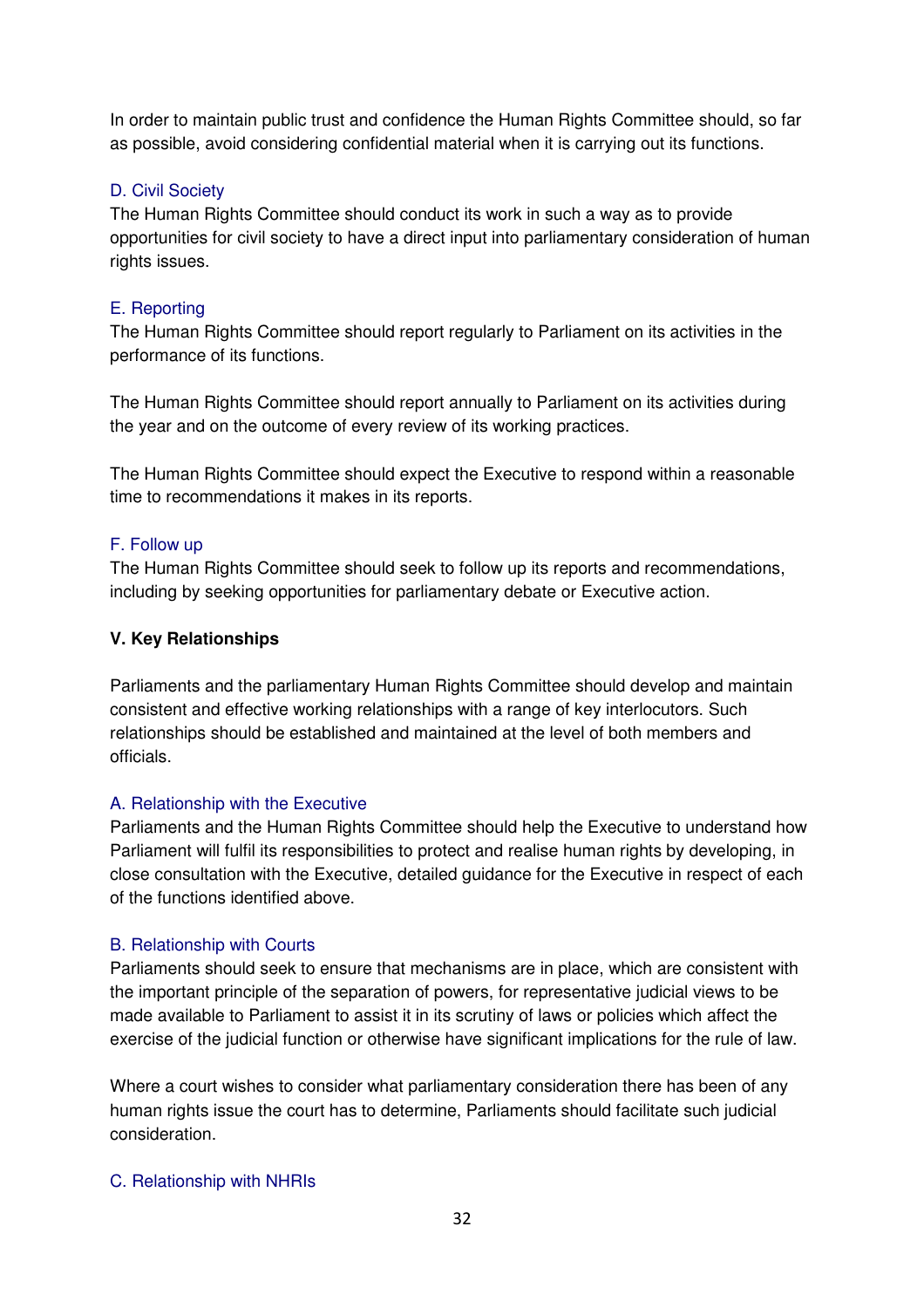Parliaments and the Human Rights Committee shall establish an effective co-operation with National Human Rights Institutions, and in doing so shall have particular regard to the Belgrade Principles on the Relationship between National Human Rights Institutions and Parliaments.

#### D. Relationship with Other Parts of National Human Rights Machinery

The Human Rights Committee shall develop working relationships with other parts of the national human rights machinery, including Ombudsmen, relevant commissioners, and independent reviewers, with a view to ensuring the coherence and co-ordination of that machinery, and its optimal use of resources for the protection and realisation of human rights.

#### E. Relationship with Civil Society

Parliament and the Human Rights Committee should be well connected with relevant civil society networks.

#### F. Relationship with International Human Rights Machinery

The Human Rights Committee should establish and maintain a close relationship with all parts of the relevant regional and international human rights machinery, including the UN treaty bodies and Special Procedures.

#### G. Relationship with Other Parliamentary Committees

The Human Rights Committee shall establish effective working relationships with other parliamentary committees with a view to ensuring that opportunities for Parliament to fulfil its obligations to protect and realise human rights are not missed.

#### H. Relationship with the Media

Parliaments and their Human Rights Committee should maintain close relations with the media, and be particularly vigilant about the importance of free and independent media to the protection of human rights in a democracy.

#### I. Relationship with Academic Institutions

Parliaments and the Human Rights Committee should maintain close relations with academic institutions, including human rights research institutes, so that relevant academic research about human rights informs scrutiny of policy and legislation, and research agendas in universities are informed about the human rights issues which are of pressing practical concern.

#### J. Relationship with the Legal Profession

Parliaments and the Human Rights Committee should maintain close relations with the legal profession and its representative bodies, and in particular with practitioners in relevant fields including human rights and constitutional law.

#### **VI. Training and Research Services**

#### A. Training